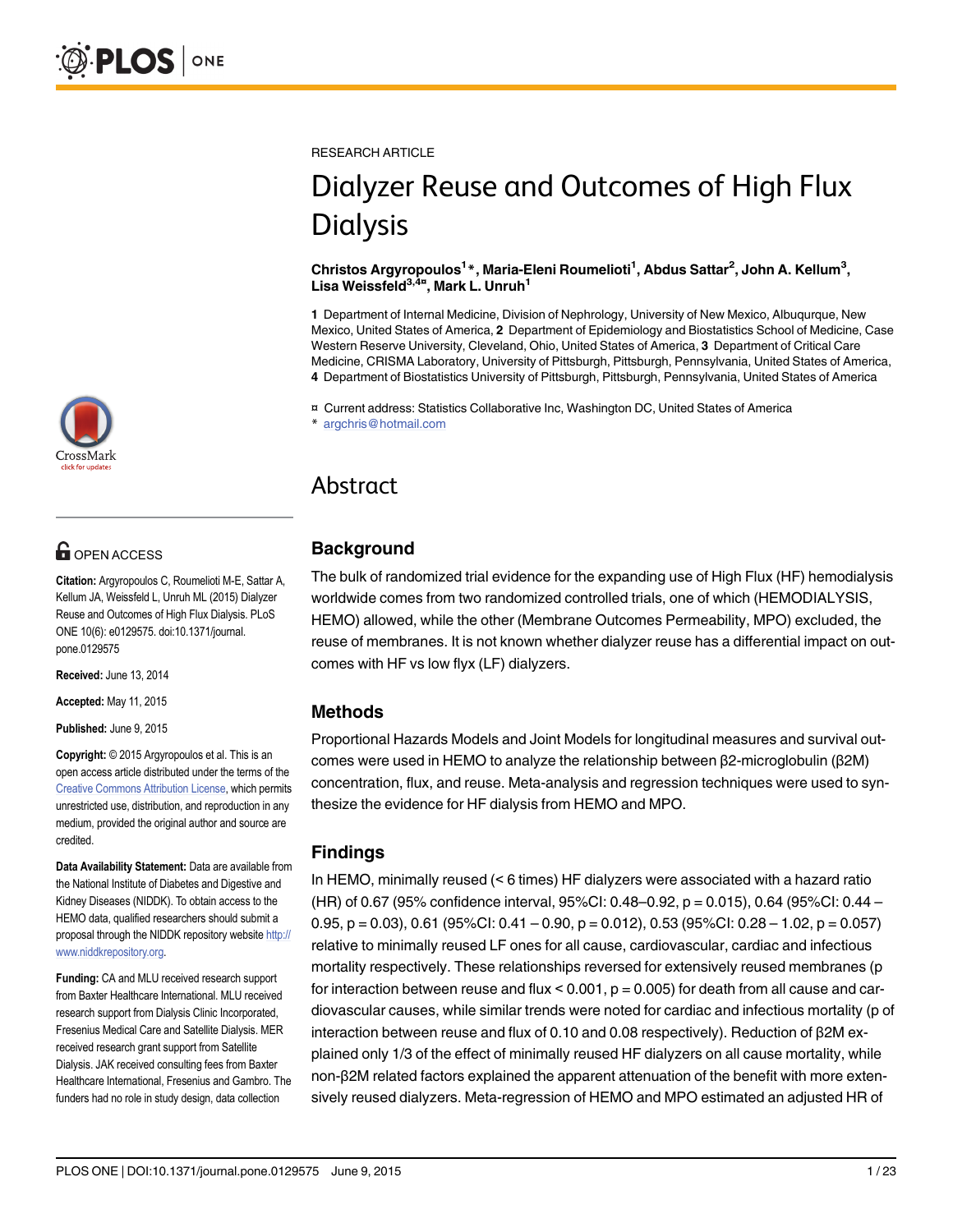<span id="page-1-0"></span>

and analysis, decision to publish, or preparation of the manuscript.

Competing Interests: CA and MLU received research support from Baxter Healthcare International. MLU received research support from Dialysis Clinic Incorporated, Fresenius Medical Care and Satellite Dialysis. MER received research grant support from Satellite Dialysis. MLU served as member of the Medical Advisory Board of Baxter Healthcare for Continuous Renal Replacement Therapies. JAK received consulting fees from Baxter Healthcare International, Fresenius and Gambro. This does not alter the authors' adherence to PLOS ONE policies on sharing data and materials.

0.63 (95% CI: 0.51–0.78) for non-reused HF dialyzers compared with non-reused LF membranes.

#### **Conclusions**

This secondary analysis and synthesis of two large hemodialysis trials supports the widespread use of HF dialyzers in clinical hemodialysis over the last decade. A mechanistic understanding of the effects of HF dialysis and the reuse process on dialyzers may suggest novel biomarkers for uremic toxicity and may accelerate membrane technology innovations that will improve patient outcomes.

# Introduction

Patients with end-stage renal disease (ESRD) undergoing maintenance hemodialysis (HD) have a high mortality rate despite continuous improvements in technology and dialytic care [\[1](#page-18-0)]. Worldwide 60% of patients are dialyzed with High Flux (HF) dialyzers. These dialyzers facilitate the removal of toxins larger than urea  $[2]$  $[2]$ , based on observational and epidemiologic studies  $[3-7]$  $[3-7]$  $[3-7]$  suggesting a clinical benefit from their use. Nevertheless, a Cochrane meta-analysis of ten randomized controlled trials (RCTs) on 2915 patients has shown a benefit of HF dialysis on cardiovascular mortality but not on all-cause mortality [[8\]](#page-18-0). In this meta-analysis, the majority of patients (85%), events (96.5%) and thus, the overwhelming evidential weight (96.1%) for or against the benefits of HF dialysis comes from two RCTs; i.e. HEMODIALYSIS, (HEMO) [[8\]](#page-18-0) and the Membrane Permeability Outcome, (MPO) [[9\]](#page-18-0); which yielded numerically different estimates for the effect of HF membranes on survival.

Dialyzer reuse, was permitted only in HEMO  $[9,10]$  and is considered a key interventional difference between the two RCTs of HF dialysis  $[11,12]$  $[11,12]$  $[11,12]$ . Therefore reuse has been offered as one potential explanation for the somewhat divergent findings of these two studies. Nevertheless, an assessment of the impact of reuse on outcomes of HF dialysis in HEMO has not been performed to date. Such an assessment may inform technology use decisions worldwide, as HF membranes are the de-facto dialysis industry standard. Reuse of HF membranes is still practiced in the US  $[13]$  $[13]$  and is widely employed in resource limited settings  $[14,15]$  providing a justification for revisiting the effects of reuse on outcomes in HEMO

The major objective of this work is to explore the associations of non-reused and minimally reused HF v.s. LF dialyzers in the context of HEMO and MPO. Secondarily we were interested to assess these effects in the medically important subgroups of patients with hypo-albuminemia or diabetes.To describe the relative role of β2-microglobulin (β2M) concentration, membrane flux and reuse on patient outcomes in HEMO, we supplemented conventional survival analyses with emerging techniques for the simultaneous (joint) modeling of patient level biomarkers and survival. Meta-regression techniques were used to assess the impact of non-reused HF dialyzers simultaneously considering the evidence in both HEMO and MPO. Finally, we undertook simulations of patient survival under various scenarios of reuse and adoption of HF dialysis.

# Subjects and Methods

# Subjects and Data

We used the patient level data from the HEMO RCT of the effects of HD dose and membrane flux [[16\]](#page-18-0) as distributed by the National Institute of Diabetes and Digestive and Kidney Diseases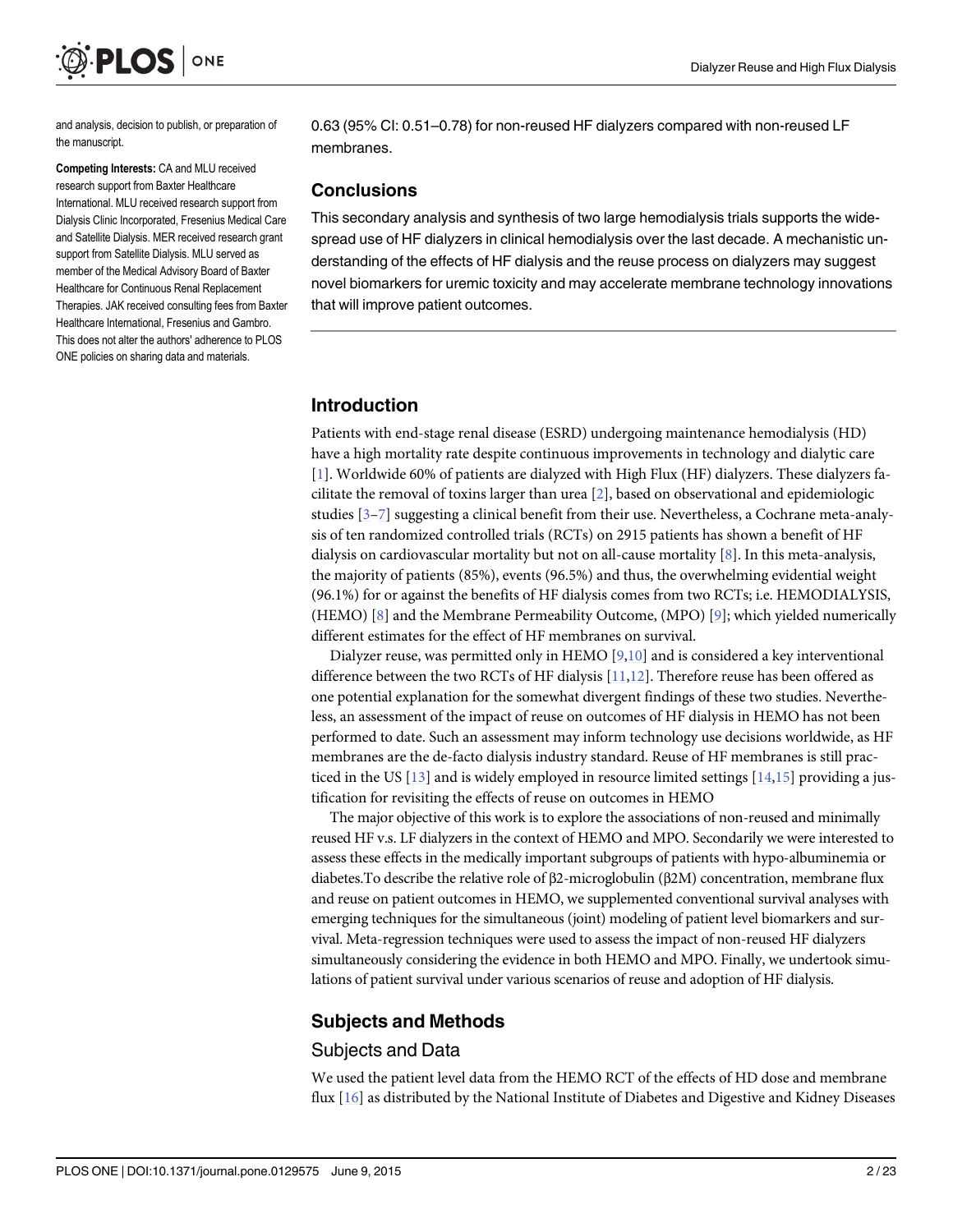<span id="page-2-0"></span>(NIDDK). Data are available from the NIDDK repository website [http://www.niddkrepository.](http://www.niddkrepository.org) [org](http://www.niddkrepository.org). We classified HEMO participants into cohorts of increasing reuse, based on monthly collected dialysis information. Patients were assigned to the most commonly observed reuse method in their study records since the same reuse technique was utilized in over 92% of the sessions for the vast majority (85%) of the study patients. Patients were classified as dialyzed with non-reused membranes, if the number of reuses for their dialyzer was zero for every monthly dialysis session in the study records. We used a two-step procedure to classify all other patients to cohorts of increasing dialyzer reuse. At the first step we computed the 97.5th quartile for the number of reuses for each study participant during the entire study period. Subsequently, these individual measures of reuse exposure were grouped into quartiles. In addition, the cumulative mean number of filter reuses was computed on a monthly basis for each patient and was used for sensitivity analyses in survival and Joint Models. We carried out this sensitivity analysis to ensure that the results were robust to our approach of assigning reuse. β2M clearance was calculated with a variable-volume single-pool model, adjusted for the fluid removal during dialysis [\[17,18\]](#page-18-0).

The Institutional Review Board (IRB) of the University of New Mexico approved this secondary analysis of the HEMO Randomized Controlled Trial (Study ID 13–468 decision of 12/ 12/2013). All study participants had provided informed consent to participate in HEMO, and the ethics committees/IRBs of participating centers had reviewed and approved the consent form during protocol review. These documents and the HEMO can be downloaded from the NIDDK repository. Individual HEMO participants were not consented for this secondary analysis, because the data as distributed by the NIDDK has been de-identified. Furthermore the data use agreement between the investigators of this paper and NIDDK prohibits us from making any contact to identify individuals, families or communities. The IRB of the University of New Mexico waived the requirement for an informed consent for this secondary analysis after reviewing the original consent form that HEMO participants signed upon their enrollment, the data use agreement between the investigators and NIDDK and the associated research protocol submitted to the NIDDK.

#### Statistical Methods

Survival Modeling. We applied the proportional hazard (Cox) model to compute hazard ratios (HRs) in patient cohorts. These models were adjusted for all baseline covariates used in the initial trial report: Kt/V arm assignment, age, gender, presence of diabetes, race, co-morbidity score (ICED), duration of ESRD, serum albumin level, dialysis dose (Kt/V arm assignment) and flux. We also adjusted survival models for vascular access and residual urine output in order to minimize residual confounding from omitting these prognostically important variables. The role of dialysis access is well established as a predictor of survival in the nephrology literature (e.g. in the USRDS US registry[\[19\]](#page-18-0), the Renal Disease Registry in Ontario[\[20\]](#page-18-0) and the international comparisons in the DOPPS registry $[21]$  $[21]$  $[21]$ ). We have previously found access to be a confounder in statistical analysis of the CHOICE prospective dialysis cohort in the US [\[22](#page-19-0)], while more recently access was found to modify the risk associated with dialysis in forprofit v.s. non-for-profit dialysis units in the US $[23]$  $[23]$ . Residual renal function (RRF) has been found to be a predictor of survival in studies from the Netherlands (NECOSAD-2)[[24](#page-19-0)], in the  $US[25]$  $US[25]$  $US[25]$  and even in the context of incremental dialysis[ $26$ ]. It is a topic of re-emerging importance in the dialysis literature (see [\[27\]](#page-19-0)for an excellent review). To account for clustering of dialysis patients in units, we computed robust (sandwich) standard error estimates in all Cox models. This methodology $[28]$  $[28]$ , has been become the de facto standard for analyzing hemodialysis outcomes (see  $[29-33]$  $[29-33]$  $[29-33]$  $[29-33]$  for indicative, non-exhaustive list of references) since its initial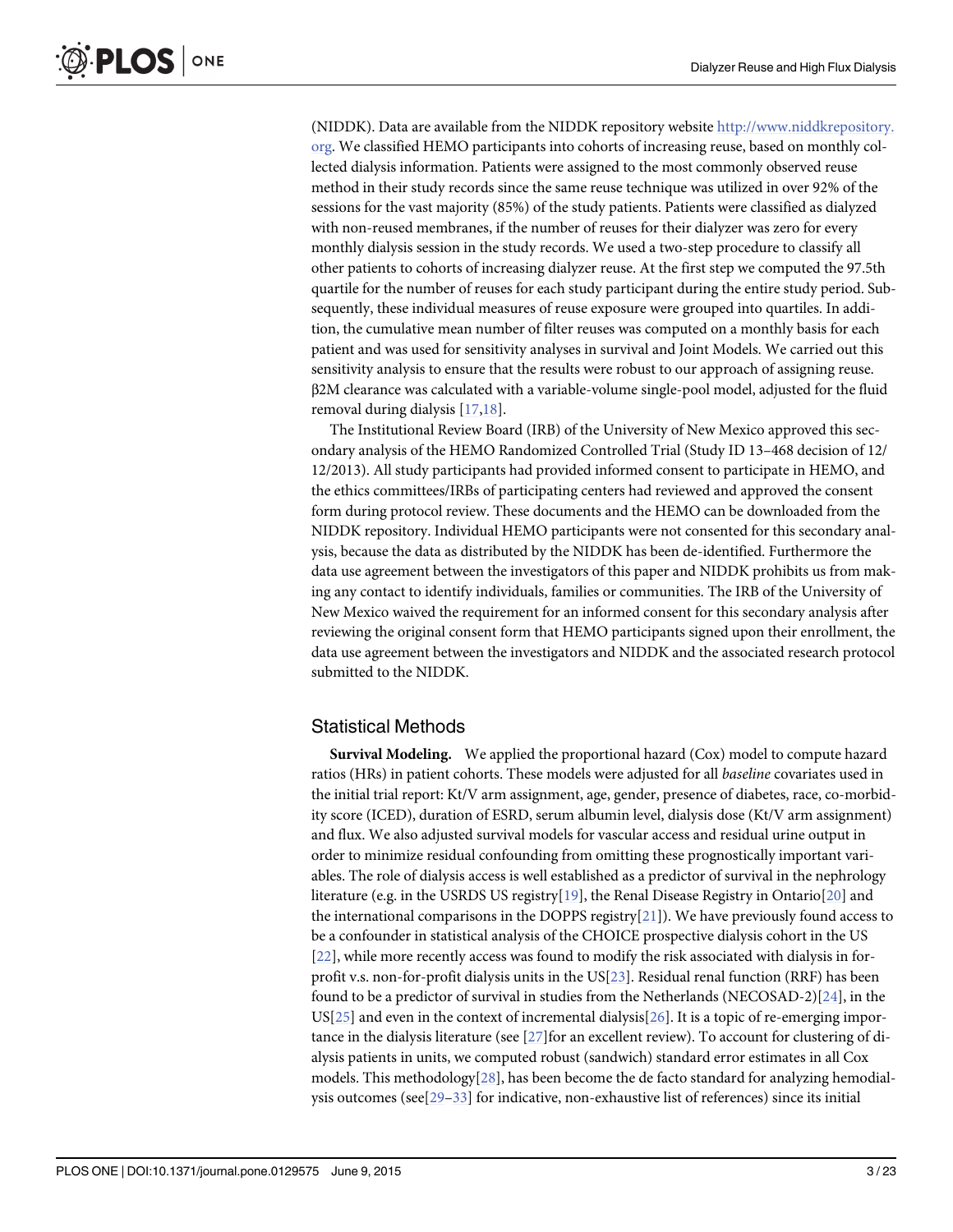<span id="page-3-0"></span>introduction. Patient's follow-up time was censored if they were alive at the end of the study or when they received a kidney transplant, but not when they dropped out from the study in accordance with the HEMO statistical analysis plan [\[9](#page-18-0)].

Repeated Measures Modeling. We related  $\beta_2M$  *clearance* to the extent of reuse with mixed effect models that employed a nested, individual-within-center random effect structure for the correlation between repeated measures obtained in the same individual. Generalized Estimating Equations (GEEs) for binary outcomes were used to analyze the membrane material (polysulfone vs. non-polysulfone). The use of the two different repeated measures methodologies is justified by the design of the HEMO study and our research questions. In particular, the HEMO protocol tracked clearance of beta 2 microglobulin at the patient level. Therefore to analyze the relevant variables (beta 2 microglobulin and clearance) an individual level approach such as a (generalized) linear mixed model is indicated. On the other hand, HEMO did not enforce the use of specific membrane materials on a patient or a study center level, so that analyzing the population exposures becomes the relevant question. GEEs implement population level models, and are the appropriate methodology to use for our research question[\[34\]](#page-19-0).

Joint Modeling of predialysis β2M concentration, and survival. We characterized the relationship between flux, β2M concentration, and survival using a joint model (JM) [\[35\]](#page-19-0) for repeated measures and survival. A JM is an analytical method for the simultaneous estimation of treatment effects on survival outcomes, the effects of treatment on the concentration of a biomarker over time (trajectory function) and the independent effects of the latter on survival. Since other factors may affect survival either directly or indirectly (through the biomarker concentration) the JM may adjust for them to reduce residual confounding. The JM overcomes the biases implied by the simplistic inclusion of time updated values of biomarkers in survival models. These biases which arise from measurement error and informative censoring (e.g. lack of measurements after patient's death) may seriously compromise the inferences of the survival models[\[36,37](#page-19-0)]. The interpretation of the fitted joint model assigns direct treatment effects (not associated with changes in the biomarker i.e. β2M trajectory and indirect treatment effects (associated with changes in the biomarker concentration and the effects of the latter on survival). The overall treatment effect (measured in the log-hazard scale) is the sum of the direct and in-direct effects ([Fig 1](#page-4-0)) [\[38](#page-19-0)–[40](#page-19-0)] and is usually not different from the one estimated by the Cox model.

To describe the trajectory of β2M over time in HEMO we used a natural cubic spline with internal knots at 45 and 90 days and two external knots at 0 days (beginning of the study) and 6 months after randomization. The adopted specification allowed flexible modeling of a) the non-linear changes in β2M concentration, resulting from changing membrane flux in the six months post-randomization, followed by a b) linear trend afterwards. The justification for this bi-phasic model was based on previous clinical investigations [\[41](#page-19-0)–[45\]](#page-20-0) and computer simulations [\[46](#page-20-0)–[48\]](#page-20-0), demonstrating that changes in serum β2M concentration occur within a few weeks after abrupt changes in dialytic clearance with very little change thereafter. As patients in HEMO could be dialyzed either with LF or HF before randomization, we allowed the trajectory of β2M concentration to differ according to both pre-randomization and post-randomization membrane flux. Hence our model anticipated increases or decreases in β2M concentration (e.g. patients switching from HF to LF membranes and vice versa) and stable β2M trajectories (e.g. patients who were randomly assigned to the same flux as the filters used prior to study enrollment).

The selection of the position of the internal knots was motivated by the sampling frequency of predialysis β2M concentration in HEMO: β2M was measured on the first and second month and then every other month (HF arm) and at months 1, 4 and yearly thereafter (LF arm). Hence, we specified the position of the internal knots to ensure that sufficient data points were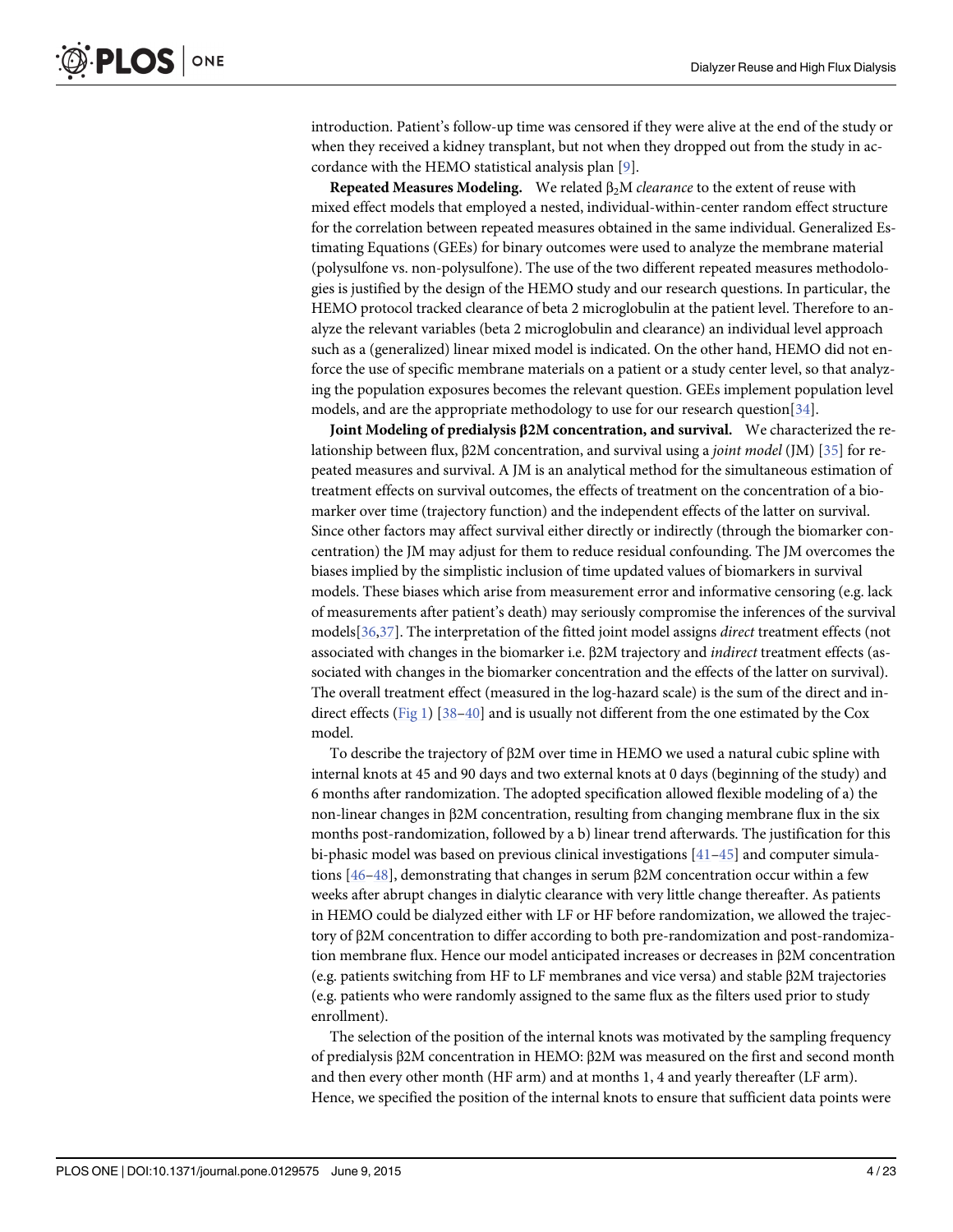<span id="page-4-0"></span>

[Fig 1. C](#page-3-0)onceptual depiction of the Joint Modeling Framework. A joint model is an analytical method for the simultaneous estimation of treatment effects on survival outcomes, the effects of treatment on the concentration of a biomarker over time (trajectory function) and the effects of the latter on survival. As the true biomarker level is unobserved, a JM has to reconstruct its trajectory before these effects can be estimated. Other factors may affect survival either directly or indirectly (through the biomarker concentration) and they can be used to adjust a JM and thus reduce residual confounding. One possible interpretation of the fitted joint model effects on survival assigns direct treatment effects (not associated with changes in the biomarker trajectory, α) and indirect treatment effects (associated with changes in the biomarker concentration, given by the product of  $\beta$  and  $\gamma$ ). Hence, the overall treatment effect in the Hazard Ratio scale is the (exponentiated) sum of direct and indirect effects. This effect is usually numerically similar to the one estimated by a Cox model.

doi:10.1371/journal.pone.0129575.g001

available at each interval (0–45 days, 45–90 days, 90–180 days and 180 days-end of follow up) for the estimation of the spline coefficients. Of note, only a small number of HEMO study participants (<10%) had β2M determinations at baseline and these measurements were included in the dataset that was supplied to the JM.

We utilized the capability of JMs to yield dynamic, subject specific survival probabilities from a baseline set of measurements [\[31\]](#page-19-0) in order to predict the expected outcomes (difference in 5 year survival probability) under all possible flux and reuse combinations that were utilized in HEMO [\(S1 Text:](#page-17-0) Simulations). These simulations allow us to predict the effects of reusing either LF or HF dialyzers in a cohort of patients with similar characteristics to the HEMO study participants. These are Bayesian probability estimates which do not admit a conventional pvalue calculation for their comparison. Hence, we adopted the literature convention, and considered differences in survival as "significant" if the corresponding 95% Credible Interval (CrI,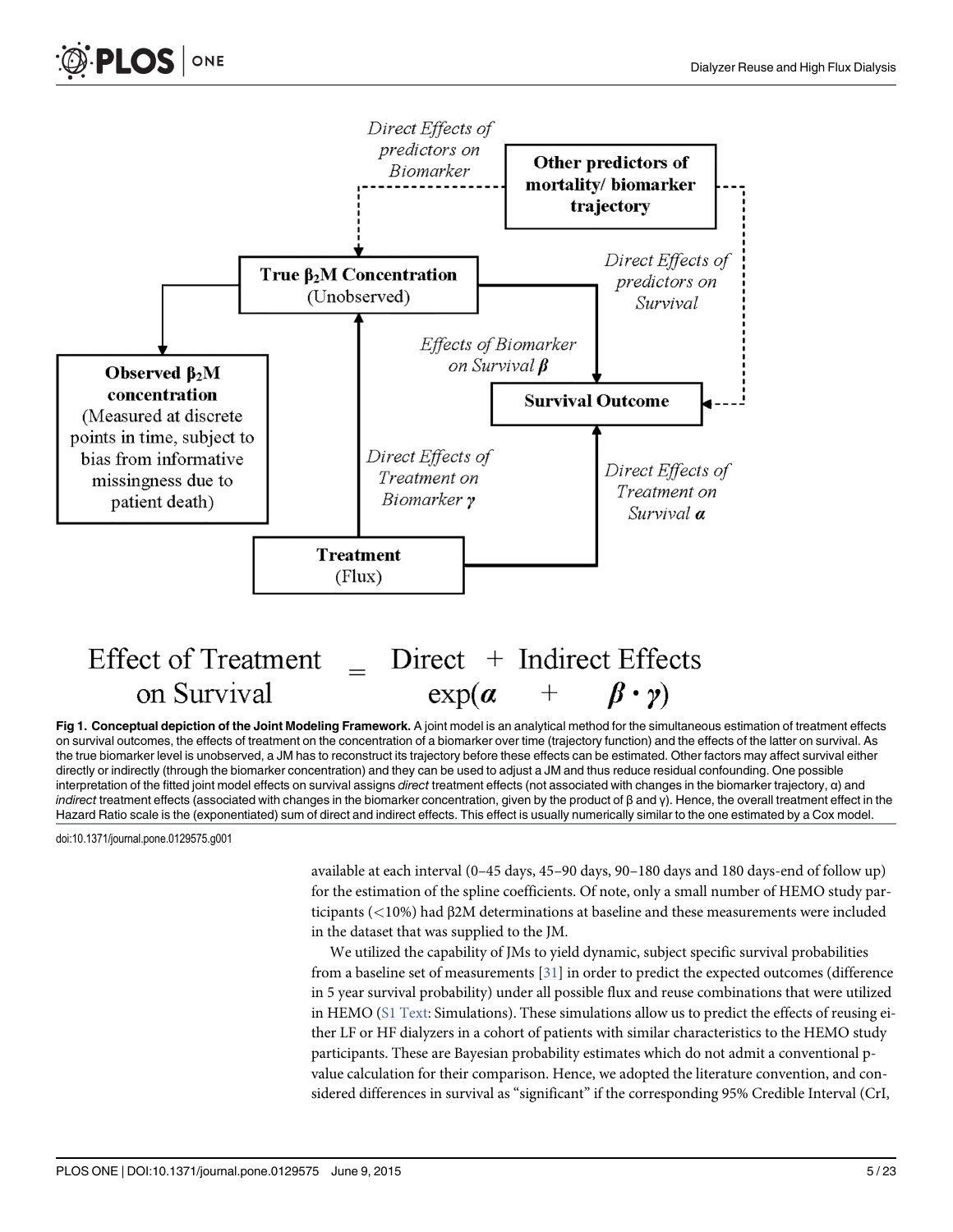<span id="page-5-0"></span>the range of values in which 95% of the probability is contained) excludes zero. Further techni-cal details about the JM are given in [S1 Text.](#page-17-0)

Evidence Synthesis of HEMO and MPO. HEMO and MPO are the largest prospective RCTs of membrane flux, accounting for >96% of the total weight of evidence in a recent Cochrane Group Systematic Review of the impact of HF dialyzers on outcomes [\[8\]](#page-18-0). The aforementioned meta-analysis did not account for differences in reuse, patient demographics, dialysis dose or statistical adjustments for baseline patient characteristics that were employed in HEMO and MPO [\(S1 Text](#page-17-0)). To account for the differences in interventions, patients in HEMO were cross-classified according to the single-pool Kt/V (spKt/V) arm(coded as standard or high), flux and quartiles of reuse, before computing discrete outcomes (number of events and patient years) for unadjusted meta-analyses. Since the average dialysis dose employed in MPO was similar to the standard dose employed in HEMO, all patients from MPO were classified as receiving standard dialysis with either LF or HF membranes. To align the statistical models used in the trials, we re-analyzed survival in HEMO using the same statistical model that the MPO investigators used in their report. Investigators in MPO, adjusted the hazard ratio of flux for age, Kt/V, gender, diabetes, comorbidity score and type of access. This information was extracted from the MPO publication (Table 4 in [\[19](#page-18-0)]). We applied the same model in HEMO to yield adjusted estimates for high flux dialysis within each of the eight cohorts defined on the basis of reuse quartile and Kt/V assignment. To combine the adjusted hazard ratios from both studies, we utilized random effects meta-regression. Meta-regression adjusted these flux estimates for spKt/V and the average reuse number of the patients in each HEMO reuse quartile. As dialyzers were not reused in MPO, the corresponding reuse number was set to zero.

We also undertook subgroup analysis in hypoalbuminemic patients (a prespecified subgroup in the MPO analytic protocol). Secondary analyses of the MPO and other observational datasets [\[6\]](#page-18-0) suggest that diabetic patients may derive an additional benefit from HF dialysis. Consequently, we also considered a subgroup analysis of the diabetic study participants in the two studies. Further technical details about the meta-analysis are given in Supplementary Methods ([S1 Text,](#page-17-0) Section: "Meta-analysis and Meta-regression of HEMO and MPO").

All statistical analyses were performed with R versions 2.9.2–2.15.1; joint modeling was undertaken with the R package "JM" version 1.0–1.1 [[34,35](#page-19-0)].

#### Results

#### Patients and Reuse Exposures

Characteristics of patients were similar across quartiles of reuse with the exception of patients of white race and female gender who were more likely to be represented in the lowest reuse quartile [\(Table 1](#page-6-0)). As a group, patients at the lowest reuse quartile were also more likely to be enrolled later in the trial, to be dialyzed with HF dialyzers before randomization and to have residual urine output  $(Table 1)$ . However, within reuse quartiles there were no substantial differences in characteristics in patients randomized to LF versus HF membranes  $(S1-S4$  $(S1-S4$  $(S1-S4$  Tables). There was no statistically significant difference in the odds of using polysulfone vs. non-polysulfone dialyzers between the two flux arms in the first (Odds Ratio (OR): 0.88, 95%CI: 0.60– 1.27), p = 0.48) and across the remaining reuse quartiles (p for the interaction between flux and  $2<sup>nd</sup> -4<sup>th</sup>$  quartiles: 0.21, 0.66, 0.27). The most common reuse method involved peracetic acid (PAA, 45.3% of patients), followed by formaldehyde (FAH, 25.1%), gluteraldehyde (GAH, 10.7%) and heated citric acid (HCA, 9.4%); only a minority (9.5%) of all HEMO patients were dialyzed with non-reused filters.

The method [\(S5 Table](#page-17-0)) and extent of reuse differed among different dialyzers, ranging from  $10.9 \pm 5.6$  (PAA) to  $15.2 \pm 5.0$  (FAH) times in accordance with the labeling information of the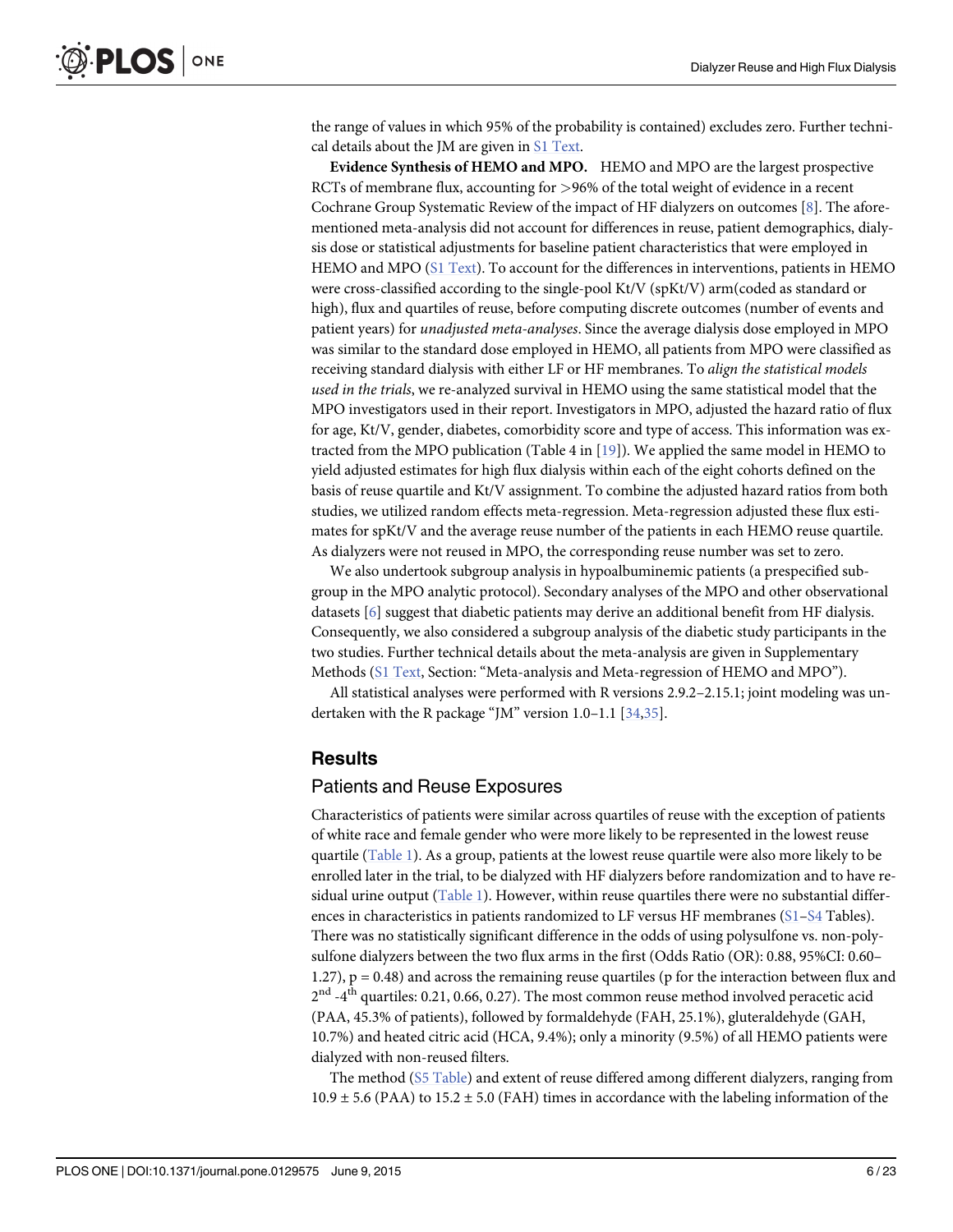#### <span id="page-6-0"></span>[Table 1.](#page-5-0) Baseline Characteristics of HEMO Participants by Reuse Quartile.

|                                                    | <b>Reuse Quartile</b> |                 |                 |                 |         |  |  |
|----------------------------------------------------|-----------------------|-----------------|-----------------|-----------------|---------|--|--|
| N                                                  | 531                   | 443             | 448             | 404             |         |  |  |
| <b>Range of Number of Reuses</b>                   | $0 - 6$               | $7 - 12$        | $13 - 17$       | $>17$           |         |  |  |
| <b>Flux Assignment</b>                             |                       |                 |                 |                 | 0.59    |  |  |
| <b>High Flux</b>                                   | 48% (254)             | 48% (213)       | 52% (234)       | 52% (209)       |         |  |  |
| <b>Kt/V Assignment</b>                             |                       |                 |                 |                 | 0.27    |  |  |
| High Kt/V                                          | 50% (268)             | 53%(236)        | 48%(216)        | 47%(190)        |         |  |  |
| <b>Prerandomization Membrane Flux</b>              |                       |                 |                 |                 | < 0.001 |  |  |
| <b>High Flux</b>                                   | 47% (246)             | 66% (289)       | 59% (264)       | 72% (289)       |         |  |  |
| Age                                                | $58 \pm 14$           | $58 \pm 14$     | $58 \pm 13$     | $57 \pm 15$     | 0.90    |  |  |
| Race                                               |                       |                 |                 |                 | < 0.001 |  |  |
| <b>Black</b>                                       | 56% (300)             | 72% (321)       | 62% (279)       | 60% (244)       |         |  |  |
| <b>Diabetic Status</b>                             |                       |                 |                 |                 | 0.52    |  |  |
| <b>Diabetic</b>                                    | 44% (234)             | 46% (205)       | 46% (207)       | 42% (169)       |         |  |  |
| Gender                                             |                       |                 |                 |                 | 0.33    |  |  |
| Female                                             | 59% (312)             | 56% (248)       | 53% (237)       | 56% (228)       | 0.045   |  |  |
| <b>Duration (years)</b>                            | $3.43 \pm 4.17$       | $3.86 \pm 4.44$ | $4.06 \pm 4.75$ | $3.71 \pm 4.05$ | 0.56    |  |  |
| <b>Cause of ESRD</b>                               |                       |                 |                 |                 |         |  |  |
| Glomerulonephritis                                 | 15% (79)              | 15% (66)        | 13% (60)        | 12% (47)        |         |  |  |
| Hypertension                                       | 28% (150)             | 32% (140)       | 32% (143)       | 36% (146)       |         |  |  |
| <b>Diabetes</b>                                    | 37% (199)             | 38% (167)       | 39% (176)       | 34% (139)       |         |  |  |
| <b>Ischemic Nephropathy</b>                        | 7% (37)               | $5\%$ (21)      | $6\%$ (25)      | $4\%$ (18)      |         |  |  |
| <b>Acute Renal Disease</b>                         | $4\%$ (22)            | $3\%$ (12)      | $1\%$ (6)       | $2\%$ (10)      |         |  |  |
| Other                                              | $9\%$ (44)            | 7% (37)         | 9% (38)         | 12% (44)        |         |  |  |
| Albumin (g/dl)                                     | $3.61 \pm 0.35$       | $3.63 \pm 0.35$ | $3.63 \pm 0.37$ | $3.63 \pm 0.36$ | 0.66    |  |  |
| <b>Residual Renal Function*</b>                    |                       |                 |                 |                 | 0.007   |  |  |
| Urine Volume (>200 ml/day)                         | 17% (90)              | $9\%$ (41)      | 14% (63)        | 13% (54)        |         |  |  |
| <b>ICED</b>                                        | $1.93 \pm 0.84$       | $1.98 \pm 0.83$ | $1.93 \pm 0.83$ | $2.06 \pm 0.82$ | 0.085   |  |  |
| <b>Vascular Access</b>                             |                       |                 |                 |                 |         |  |  |
| Arteriovenous Fistula                              | 35% (188)             | 33% (148)       | 34% (151)       | 31% (126)       | 0.27    |  |  |
| Arteriovenous Graft                                | 57% (305)             | 58% (258)       | 61% (274)       | 61% (247)       |         |  |  |
| Catheter/Other                                     | 7% (38)               | $8\%$ (37)      | $5\%$ (23)      | $7\%$ (31)      |         |  |  |
| Year of Randomization(since the beginning of HEMO) | $3.19 \pm 1.65$       | $1.69 \pm 1.41$ | $1.62 \pm 1.53$ | $1.92 \pm 1.68$ | < 0.001 |  |  |

Summary statistics are presented as mean ± standard deviation and as % (frequencies) for continuous and categorical variables respectively. Tests used to compare variables Pearson test (categorical)<sup>,</sup> Kruskal-Wallis (continuous). The total number of patients (1826) differs from the number of patients enrolled in HEMO, because there was no available information about reuse for 20 subjects who died before their first post-enrolment evaluation. ICED: Index of Coexistent Diseases.

doi:10.1371/journal.pone.0129575.t001

dialyzers and dialysis center practices. Mixed model analysis demonstrated wide differences in the average clearance of reused HF dialyzers by reuse method: 2.72±1.13 ml/min (FAH,  $p = 0.016$ ,  $-1.26 \pm 1.31$  ml/min (GAH,  $p = 0.33$ ),  $5.71 \pm 1.35$  ml/min (HCA,  $p < 0.001$ ),  $-12.9 \pm 1.1$ ml/min (PAA, p<0.001), relative to non-reused ones (38.4±0.97 ml/min).

The average predialysis β2M concentration in patients dialyzing with non-reused HF membranes was 31.1 ± 0.99 mg/l; β2M was non-significantly increased by FHA, GAH or HCA reprocessing:  $1.57 \pm 1.15$  mg/l (p = 0.17),  $1.59 \pm 1.39$  mg/l (p = 0.23),  $1.54 \pm 1.40$  mg/l (p = 0.27) respectively. Only reprocessing with PAA was associated with a moderately higher β2M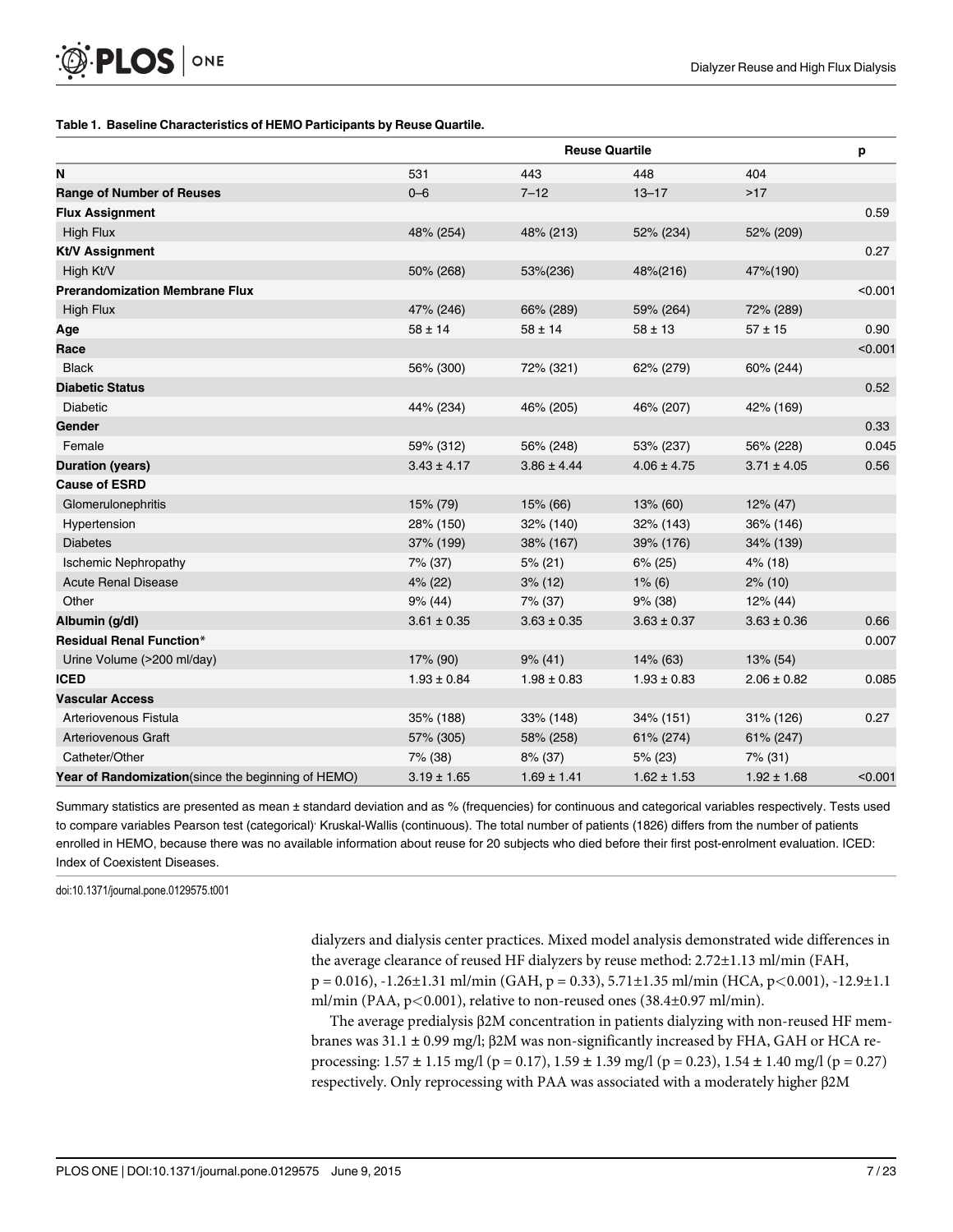<span id="page-7-0"></span>



doi:10.1371/journal.pone.0129575.g002

concentration of 4.03 β2M  $\pm$  1.08 mg/l (p<0.001) relative to non-reused HF dialysis in these unadjusted analyses. After adjusting for a large number of covariates (Kt/V, race, gender, diabetes, comorbidity score, duration of dialysis dependency, vascular access, transplantation status, smoking, BMI, albumin, urine output (as more or less than a cup per day) and study center, reuse with PAA was not associated with higher β2M concentration (difference of  $-0.28 \pm 1.65$ , p = 0.87).

In summary, the potentially large impact of reuse method on β2M clearance did not translate into a substantial effect on predialysis β2M concentration. As the HEMO study protocol controlled the maximum number of reuses, according to the effects of reuse protocol on clearance, the average β2M clearance did not materially differ across reuse quartiles (Fig 2).

### Relative effect of HF dialysis on survival depends on the extent of dialyzer reuse

The effects of HF dialysis were modified by the extent of dialyzer reuse. In adjusted Cox models [\(S6 Table](#page-17-0)), the interaction between flux and reuse was statistically significant for all-cause  $(p<0.001)$  and cardiovascular ( $p = 0.005$ ) mortality. A trend for higher relative mortality for cardiac and infectious causes ( $p = 0.10$  and  $p = 0.08$  for the interaction between HF and reuse) was also noticed. These statistical interactions imply that a beneficial effect of HF relative to LF dialysis on all-cause and cause-specific mortality was attenuated for patients dialyzed with fil-ters that were reused more than 6 times ([Table 2\)](#page-8-0). Sensitivity analyses, which used the time updated (cumulative mean) number or reuses did not yield substantially different HR estimates [\(S7 Table](#page-17-0)). In analyses adjusting for reuse method, the interaction between flux and extent of reuse remained significant. In these analyses, FAH and GAH were associated with numerically worse relative outcomes to other reuse methods (not shown). There was no interaction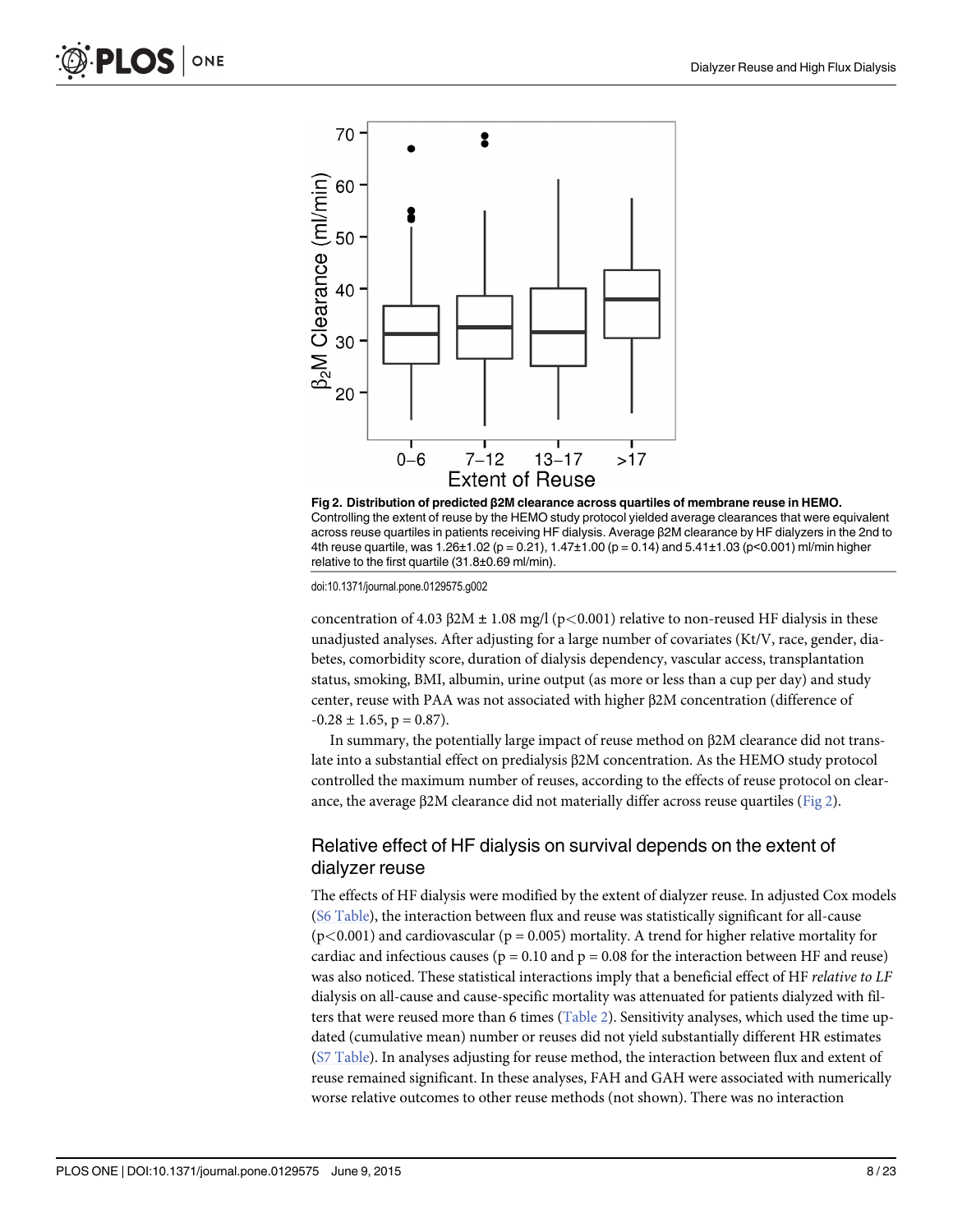<span id="page-8-0"></span>between reuse, baseline urine production and dialysis flux (p for all three way interactions  $>$ 0.77) suggesting that the effects of reuse and flux did not differ between anuric patients and those with minimal RRF.

When interactions between albumin concentration at baseline and HF dialysis were examined, we noted a statistically significant effect for cardiac ( $p = 0.009$ ), and a trend for cardiovascular and all-cause mortality ( $p = 0.051$  and  $p = 0.096$  respectively). The direction of the interaction term indicates a larger benefit of HF dialysis for patients with lower albumin levels. No interaction was noted between the presence of diabetes at baseline and all-cause or cause specific mortality  $(p>0.20$  for all interactions).

To better understand these findings we undertook a number of joint modeling analyses aiming to ascertain whether reuse a) affected the exposure to middle molecules (β2M concentration) b) whether the association of a given β2M concentration with survival differed according to the extent of dialyzer reuse and c) whether the apparent attenuation of the protective effect of HF dialysis reflected worse outcomes with reused high flux membranes or improved survival in patients exposed to reused LF dialyzers.

### The effects of reuse on outcomes of HF dialysis are not related to middle molecules

Dialyzer reuse is not associated with differential changes in  $\beta$ 2M concentration. In the first six months of HEMO, β2M increased in patients assigned to LF membranes and decreased in patients assigned to the HF arm ([Table 3,](#page-9-0) acute slope); the rate of change of β2M was smaller after the first six months [\(Table 3,](#page-9-0) chronic slope). The rate of accumulation of β2M in patients exposed to reused LF membranes was smaller by 1.01 to 2.01 mg/l/year compared to the nonreused membranes. Rates of accumulation of β2M did not differ between HF and LF membranes subjected to the same extent of reuse (p: 011–0.98 [Table 3\)](#page-9-0). Differences in the concentration of β2M between the HF and LF arms were established early and maintained throughout the duration of the study [\(Fig 3\)](#page-10-0). Adjusted mean differences (SE) in predialysis β2M concentration between LF and HF dialysis were not materially different in the various reuse quartiles:  $-8.29(0.99)$ ,  $-9.68(1.22)$ ,  $-6.73(1.06)$ ,  $-8.42(1.27)$  mg/dl for 0–6, 7–12, 12–17,  $>17$  reuses respectively.

Changes in β2M account only partly for the effects of non-reused HF dialyzers. In joint models, serum β2M concentration was a statistically significant predictor of survival: each 10 mg/L elevation was associated with an estimated HR of 1.16 (95% CI:  $1.07-1.25$ , p<0.001). Indirect effects of HF vs. LF dialysis (i.e. those associated with changes in serum β2M) were not

| Table 2. Hazard Ratio of Death for All Cause and Cause Specific mortality between High Flux and Low Flux Dialysis versus extent of Reuse |  |  |
|------------------------------------------------------------------------------------------------------------------------------------------|--|--|
|------------------------------------------------------------------------------------------------------------------------------------------|--|--|

|                                 | $1st$ Quartile (N = 526)       | $2nd$ Quartile (N = 436)       | $3rd$ Quartile (N = 438)      | $4th$ Quartile (N = 403)       |
|---------------------------------|--------------------------------|--------------------------------|-------------------------------|--------------------------------|
| <b>Number of Reuses</b>         | $0 - 6$                        | $6 - 12$                       | $12 - 17$                     | >17                            |
| <b>All Cause Mortality</b>      | $0.67$ (0.48-0.92) $p = 0.015$ | $0.86$ (0.66-1.12) $p = 0.27$  | $0.86$ (0.64-1.14) $p = 0.29$ | 1.45 $(1.13 - 1.86)$ p = 0.003 |
| <b>Cardiac Mortality</b>        | $0.64$ (0.44–0.95) $p = 0.03$  | $0.69$ (0.44–1.08) $p = 0.10$  | $0.83$ (0.55-1.26) $p = 0.37$ | $0.98(0.68-1.41) p = 0.91$     |
| <b>Cardiovascular Mortality</b> | $0.61$ (0.41–0.90) $p = 0.012$ | $0.62$ (0.40-0.95) $p = 0.029$ | $0.81$ (0.55-1.20) $p = 0.30$ | 1.16 (0.88–1.54) $p = 0.29$    |
| <b>Infectious Mortality</b>     | $0.53$ (0.28-1.02) $p = 0.057$ | 1.11 (0.69–1.81) $p = 0.66$    | $0.64$ (0.35-1.18) $p = 0.16$ | 1.30 $(0.85-1.99)$ p = 0.22    |
|                                 |                                |                                |                               |                                |

Hazard Ratio (HR) estimates were obtained from a Cox regression model adjusting for reuse quartile, flux and Kt/V assignments, age, sex, diabetes, duration of ESRD dependency (upon study enrolment), ICED, albumin, vascular access, pre-randomization flux, residual urine volume, and finally the interaction between reuse quartile and flux; the baseline hazard was stratified by study centre. Reported Relative Risks are model predictions and associated 95% CI for patients dialyzed with high flux relative to patients dialyzed with low flux, reused to the same extent as the former. Results based on 1803 patients with complete data for model fitting.

doi:10.1371/journal.pone.0129575.t002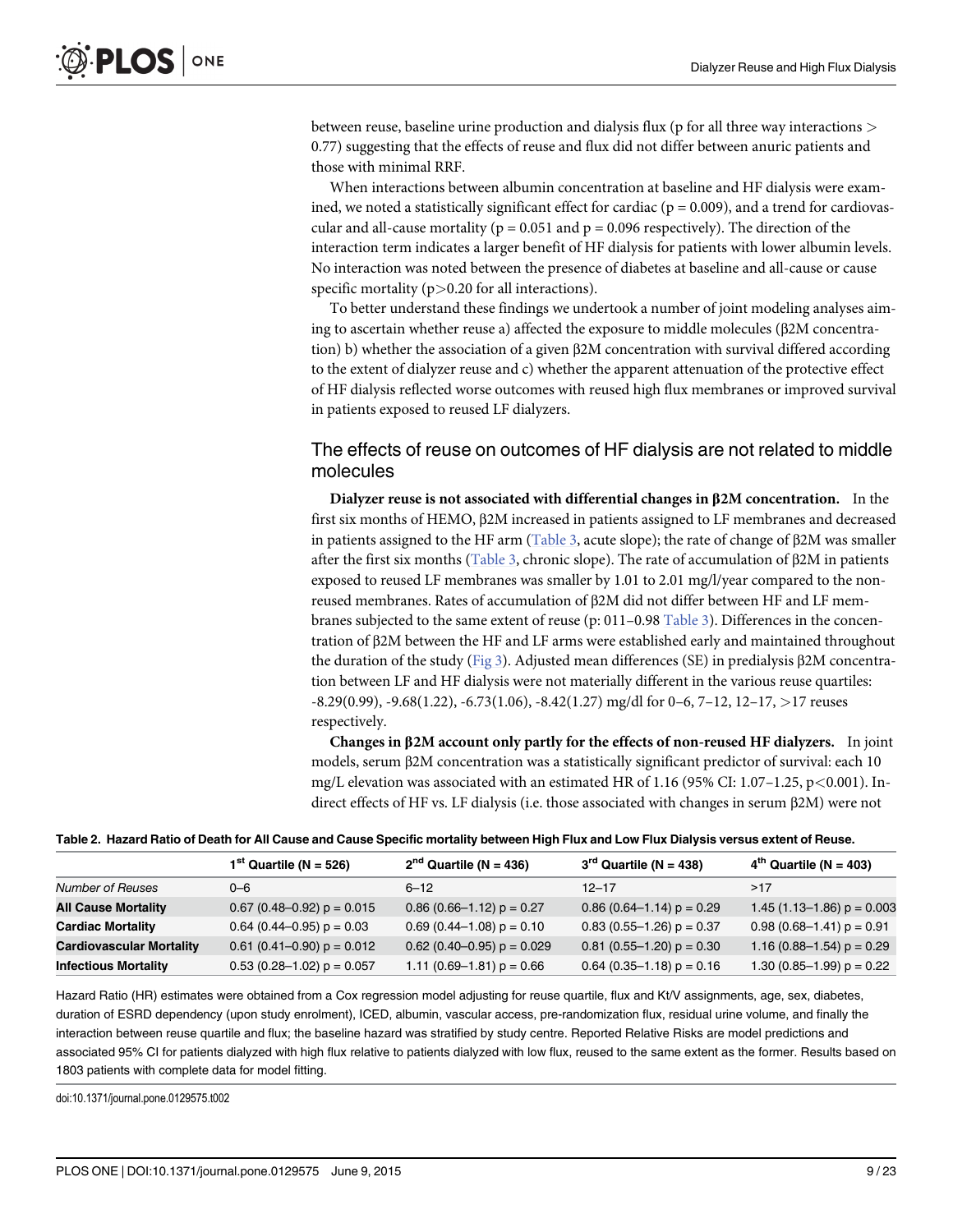<span id="page-9-0"></span>

|           |                      | Acute Slope (0–6 months) |                  | Chronic Slope (>6 months) |           |      |
|-----------|----------------------|--------------------------|------------------|---------------------------|-----------|------|
| Reuse     | <b>Estimate (SE)</b> | $P_{+}$                  | P*               | <b>Estimate (SE)</b>      | $P_{\pm}$ | P*   |
|           |                      |                          | <b>Low Flux</b>  |                           |           |      |
| $0 - 6$   | 6.61(1.77)           | Ref                      | Ref              | 2.27(0.37)                | Ref       | Ref  |
| $7 - 12$  | $-1.49(2.71)$        | 0.58                     | Ref              | $-1.56(0.49)$             | 0.002     | Ref  |
| $13 - 17$ | 1.50(2.65)           | 0.57                     | Ref              | $-2.01(0.49)$             | < 0.001   | Ref  |
| >17       | 0.46(2.94)           | 0.89                     | Ref              | $-1.07(0.50)$             | 0.003     | Ref  |
|           |                      |                          | <b>High Flux</b> |                           |           |      |
| $0 - 6$   | $-5.44(1.77)$        | Ref                      | < 0.001          | 1.54(0.28)                | Ref       | 0.11 |
| $7 - 12$  | 4.66(2.67)           | 0.081                    | 0.004            | $-0.51(0.38)$             | 0.17      | 0.49 |
| $13 - 17$ | 5.00(2.52)           | 0.047                    | 0.001            | $-1.26(0.37)$             | < 0.001   | 0.98 |
| >17       | 5.06(2.85)           | 0.076                    | 0.021            | $-0.45(0.43)$             | 0.28      | 0.78 |

[Table 3.](#page-8-0) Average Acute (first six months) and Chronic Slopes (> 6 months) of Predialysis β2M Concentration according to Reuse Quartile and Membrane Flux.

Estimates of slopes are given in Δmg/L β2M/year relative to the first quartile of reuse in each flux arm (entry in rows labelled "0–6"); all estimates were obtained by a joint model for the (untransformed) β2M concentration and survival. The longitudinal and survival submodels adjusted for reuse quartile, flux and Kt/V assignments, age, sex, diabetes, duration of ESRD dependency (upon study enrolment), ICED, albumin, vascular access, pre-randomization flux, residual urine volume, study center and the interaction between reuse quartile by flux. To model the changing trajectories of β2M as a result of patients being assigned to dialyzers with a different flux than the one used before randomization, the longitudinal component also included interactions between pre- and post-randomization flux and a spline function of time since randomization. The baseline hazard of the survival submodel was modeled with a natural spline with two internal knots at 45 and 90 days and two boundary (external) knots at 0 and 180 days.

ǂP-values comparing each slope to the reference category within each flux arm \* P value comparing the slope between the same reuse category of the two flux arms.

doi:10.1371/journal.pone.0129575.t003

different across reuse quartiles ([Table 4](#page-10-0)) and were moderate in magnitude (hazard ratios ranging from 0.87–0.91). On the other hand, direct effects, i.e. not explained by changes in predialysis β2M, differed across reuse quartiles and in fact reversed direction for highly reused membranes [\(Table 4](#page-10-0)). Total effects of flux were nearly identical to the results of the Cox models in [Table 2](#page-8-0) (not shown).

Similar findings were obtained when reuse was treated as a time updated variable in sensitivity analyses: the best fitting JM suggested a quadratic relationship between the direct and total effects of flux and HR of death so that the hazard ratio was increased in patients receiving HF dialysis when these dialyzers were reused more than 17 times  $(S1 \text{ Fig})$ . In sensitivity analyses, the attained β2M concentration did not have a differential association with survival in patients treated with reused HF dialyzers (p for the interaction between indirect effect and flux, indirect effect and cumulative reuse and flux by cumulative reuse: 0.28, 0.10 and 0.25 respectively).

Reuse is not associated with worse outcomes in HF dialysis, but improves outcomes in patients exposed to LF membranes. We used JMs to predict absolute survival in a cohort of simulated patients who were exposed to the 8 different combinations of flux and quartiles of reuse. Irrespective of the extent of their reuse, HF membranes are predicted to confer a survival advantage over minimally reused LF dialyzers, e.g. a 9.9% increase in 5 year survival (95% CrI: 1.6%-18.0%) and 9.2% (95% CrI: 1.3–19.4%) for the lowest and highest reuse quartiles respectively. However, compared to minimal reuse of HF dialyzers, extensive reuse of these membranes was not associated with worsening survival, i.e a difference in five year survival probability of -0.7% (95% CrI -10.5% to 6.2% for the highest reuse quartile vs. minimal reuse). The neutral effect of reuse on outcomes of HF dialysis was also evident in the Kaplan Meier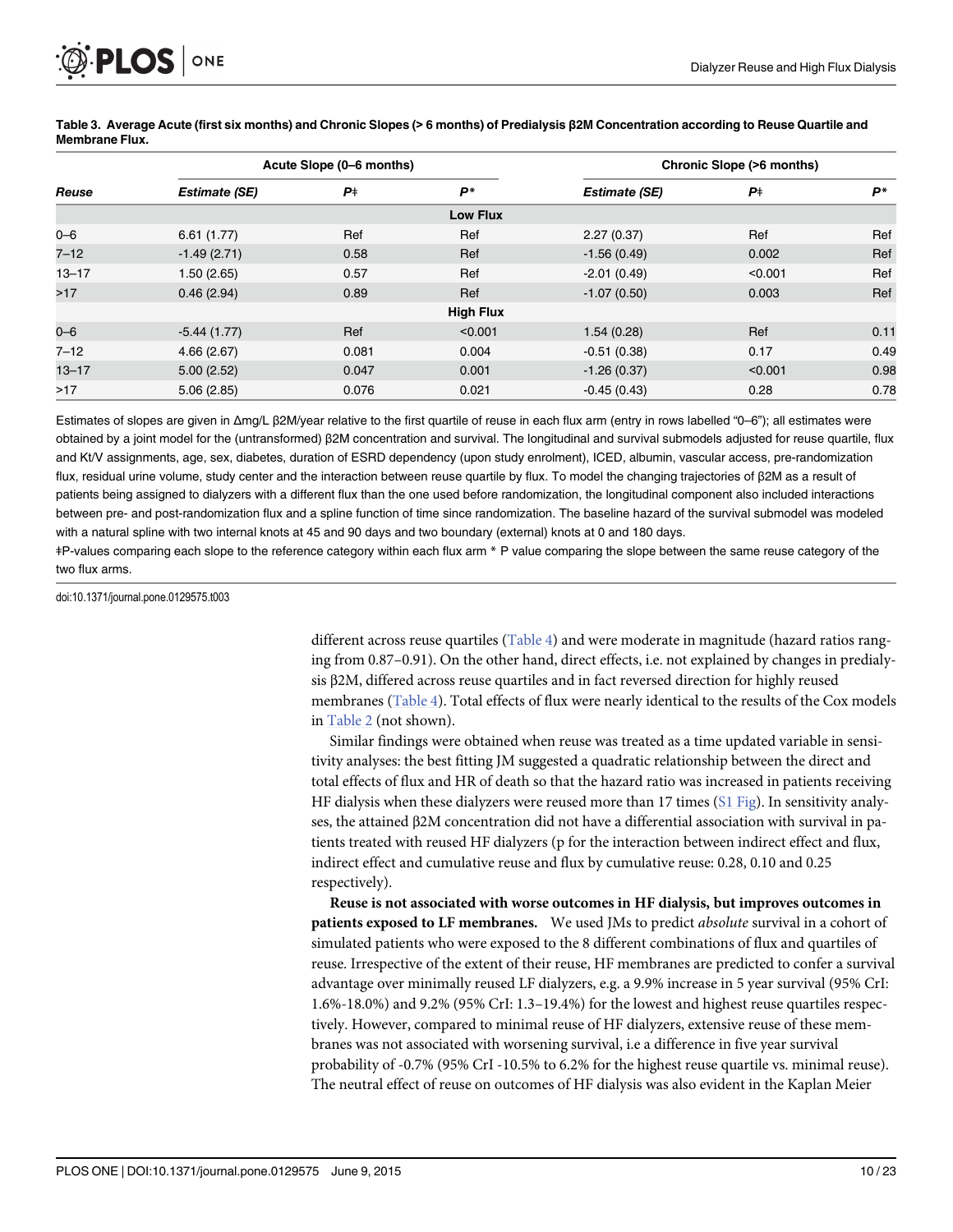<span id="page-10-0"></span>



[Fig 3. P](#page-8-0)redicted predialysis β2M concentrations across reuse quartiles and membrane flux in HEMO participants. These predictions were obtained by fitting a Joint Model to the HEMO dataset which was then used to predict the β2M concentration for the HEMO study participants at different time points. The panels show the mean and standard deviation obtained by averaging individual level predictions at each time point. Separation between the high (HF) and the low flux(LF) arms in terms of the β2M concentration were established early in the trial. There was very little difference in the separation of flux arms across the quartiles of reuse, i.e. estimated difference (SE) in β2M concentration between HF and LF was -8.27 (0.56), -9.67 (1.22), -6.72 (1.06), and -8.42 (1.26) mg/L in the 1st-4th reuse quartiles respectively.

doi:10.1371/journal.pone.0129575.g003

| <u>UIIICICIII CAICIIIS UI NEUSE.</u> |                        |               |         |                      |               |      |  |  |
|--------------------------------------|------------------------|---------------|---------|----------------------|---------------|------|--|--|
|                                      | <b>Indirect Effect</b> |               |         | <b>Direct Effect</b> |               |      |  |  |
| Reuse                                | <b>Estimate</b>        | 95% CI        |         | Estimate             | 95% CI        |      |  |  |
| $0 - 6$                              | 0.89                   | $0.82 - 0.95$ | < 0.001 | 0.78                 | $0.57 - 1.06$ | 0.12 |  |  |

7–12 0.87 0.80–0.93 <0.001 0.98 0.75–1.28 0.88 13–17 0.91 0.85–0.96 <0.001 0.98 0.75–1.28 0.87 >17 0.88 0.82–0.95 <0.001 1.72 1.28–2.32 <0.001

[Table 4.](#page-9-0) Joint Model estimates of Adjusted Hazard Ratios for All Cause Mortality associated with the use of High Flux vs. Low Flux Dialyzers under different extents of Reuse.

Hazard Ratio (HR) estimates were obtained from a Joint Model for pre-dialysis β2M (untransformed) and all cause-mortality as detailed in the methods and the legend of [Table 3.](#page-9-0) Reported Hazard Ratios and associated 95% CI for patients dialyzed with HF are relative to patients dialyzed with LF ones, reused to the same extent as the HF ones.

doi:10.1371/journal.pone.0129575.t004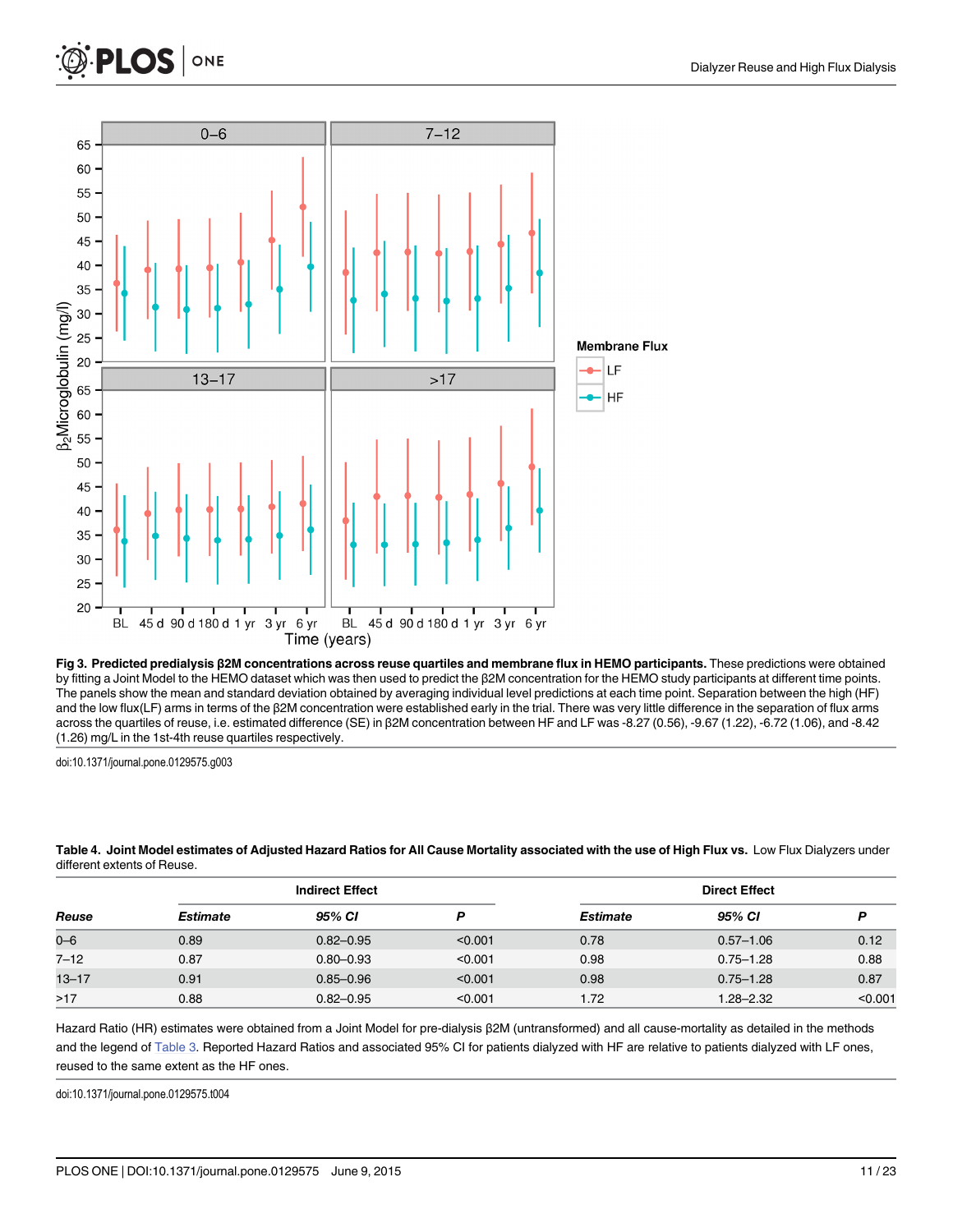<span id="page-11-0"></span>

Fig 4. Predicted survival curves obtained by dynamic simulations of Joint Models. These were derived by counterfactually exposing HEMO study participants to all possible flux and reuse combinations. Individual survival probability curves were averaged at each observation point and these population averaged curves are depicted separately for low flux(LF) and high flux(HF) dialysis. Five year survival probabilities (P5, estimate and 95% Credible Interval) were as follows: 33.8% (28.0%-39.4%), 36.1% (30.8%-41.0%), 42.4% (36.9%-47.8%) and 55.6% (49.3%-55.8%) for increasing reuse of LF membranes. P5 (estimates and 95% Credible Intervals) for increasing reuse of HF dialyzers were: 43.7% (37.4%-49.1%), 38.% (32.9%-43.5%), 44.8% (38.1%-50.7%) and 43.0% (37.0%-49.1%).

doi:10.1371/journal.pone.0129575.g004

curves which were nearly superimposable ( $Fig 4$ ). On the other hand, reuse of LF membranes modified survival (Fig 4) especially; the highest five year survival probability was noted for the most extensively reused LF dialyzers: 55.6% (95% CrI: 49.3–61.4%).

From a comparative effectiveness perspective, these simulations imply that the effects of HF dialysis in a given reuse setting would depend on the extent of the reuse and the referent (LF vs. HF). In HEMO, reuse of low flux dialyzers was associated with improved absolute clinical outcomes in the LF arm, but was not associated with either worse or improved outcomes in the HF arm. These patterns underlie the apparent attenuation of the hazard ratio of high flux dialysis with reuse ([Table 2\)](#page-8-0)

Synthesis of HEMO and MPO results suggests a benefit for non-reused/minimally reused HF dialyzers that may be larger in hypoalbuminemic patients. When synthesizing the evidence from the *adjusted analyses* of HEMO and MPO without accounting for the extent of reuse or small molecule clearance, we obtained results compatible with the ones reported in the unadjusted meta-analysis by the Cochrane group  $[8]$ : HR for all cause mortality of 0.89, 95% CI (0.71–1.11, p = 0.28,  $S2$  Fig panel A) vs. 0.95 (95% CI: 0.87–1.04, p = 0.23[[32](#page-19-0)]). In metaanalysis of adjusted HRs, HF dialysis was associated with a statistically significant effect in the subgroup of hypoalbuminemic patients (HR: 0.70, 95%CI: 0.52–0.93,  $p = 0.013$ ,  $\Omega$  Fig, panel B) but not those with diabetes (HR: 0.87, 95%CI: 0.68–1.11,  $p = 0.26$ ,  $S2$  Fig, panel C).

In meta-regression analyses, both linear and quadratic relationships between flux and number of reuses were examined, with the later providing better fit to the data [\(S1 Text:](#page-17-0) Supplementary Results). Model predictions for the HR of HF dialysis for different number of reuses and standard Kt/V dialysis dose are shown in  $Fig 5$ ; the model predicts an adjusted HR of 0.63 (95% CI: 0.51–0.78) for HF dialysis with non-reused membranes, with the relative effects of flux progressively weaning after the  $7<sup>th</sup>$  reuse. When we examined outcomes in patients with hypo-albuminemia and in diabetics we obtained similar results: a model predicted HR of 0.56,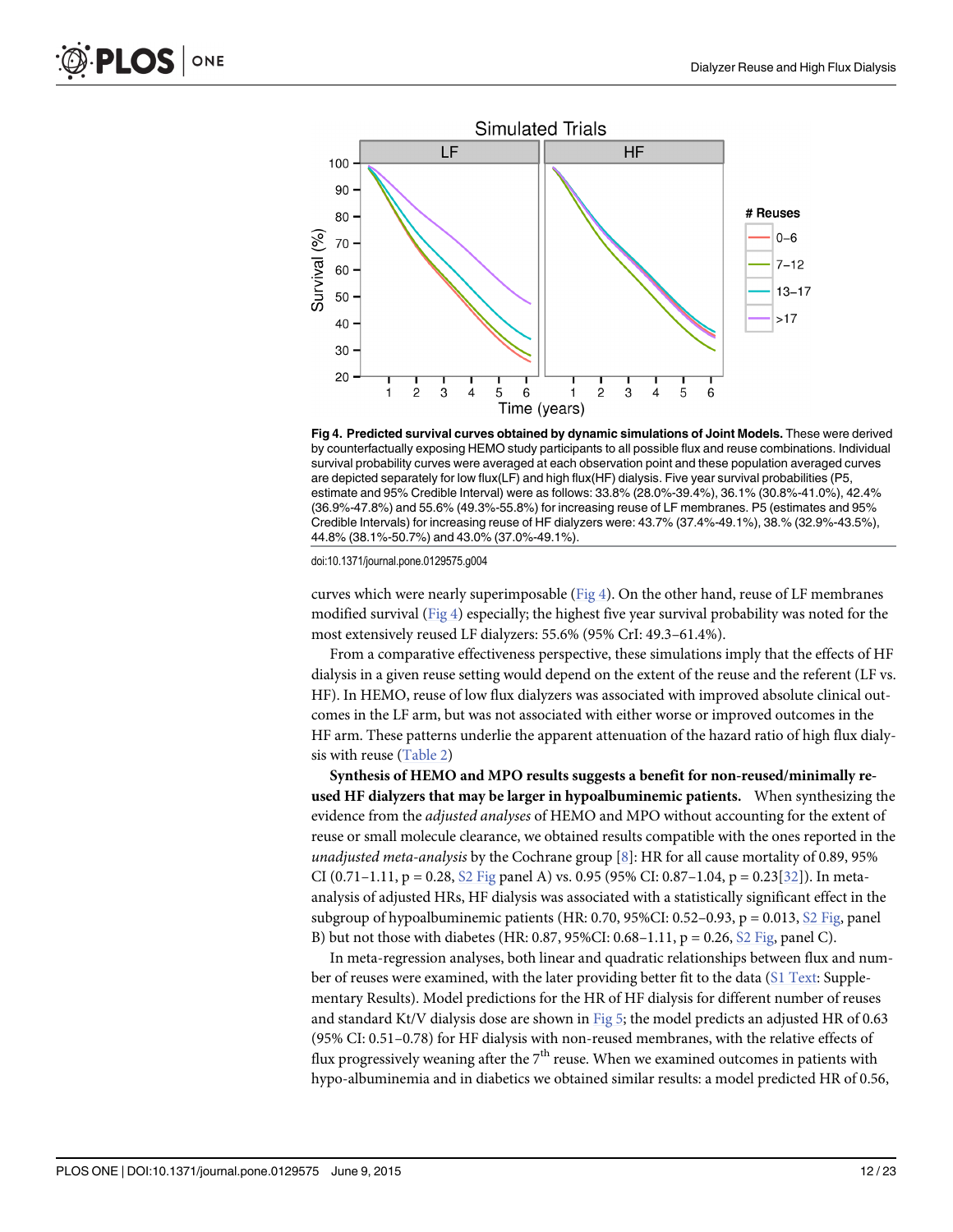<span id="page-12-0"></span>

#### All Cause Mortality (adjusted Cox model)



doi:10.1371/journal.pone.0129575.g005

 $(95\% \text{ CI: } 0.36-0.86, \text{ p} = 0.009)$  and HR of 0.64 (95% CI: 0.46–0.89, p = 0.008) respectively associated with HF dialysis with non-reused dialyzers (graphs not shown). When we considered only the HEMO participants dialyzed with non-reused membranes, the results were consistent with the meta-regressions in showing a protective effect of HF dialysis that was numerically higher in hypo-albuminemic and diabetic patients [\(Fig 6](#page-14-0)).

#### **Discussion**

In this secondary analysis of HEMO we found that minimally reused HF filters were associated with reduction in the hazard ratio for all-cause and cause-specific mortality relative to their LF counterparts, but this relation reversed at high levels of reuse. In joint modeling analyses of survival and predialysis β2M levels we found that this mortality pattern was not associated with differential effects on β2M concentration by reused dialyzers i.e. an indirect effect of flux. Evidence synthesis of the HEMO and MPO, the largest randomized trials to date to explore the effects of HF dialysis, support the beneficial effect of minimally reused HF dialyzers while suggesting a higher benefit for hypo-albuminemic patients and possibly for diabetics.

Our finding of a 25–30% relative risk reduction for patients dialyzed with minimally reused HF dialyzers appears plausible as it is consistent with multiple sources of data. Specifically, our numerical estimate is nearly equal to the effects of HF dialysis in MPO (in which reuse was not permitted) and is also in line with existing observational studies [\[21\]](#page-19-0) that were used in the design of HEMO  $[8,25]$  $[8,25]$  $[8,25]$  $[8,25]$  and MPO  $[36]$  $[36]$  $[36]$ . Furthermore, the reduction in all-cause mortality is driven by reductions in cardiac and cardiovascular mortality. This pattern is consistent with multiple non-randomized analyses of the outcomes of HF dialysis [\[3,5](#page-18-0)–[7](#page-18-0)[,38\]](#page-19-0). In addition, the effects of HF dialysis appear larger in magnitude among hypo-albuminemic and diabetic patients in whom previous pre-specified RCT  $[10]$  and post-hoc  $[6]$  observational analyses have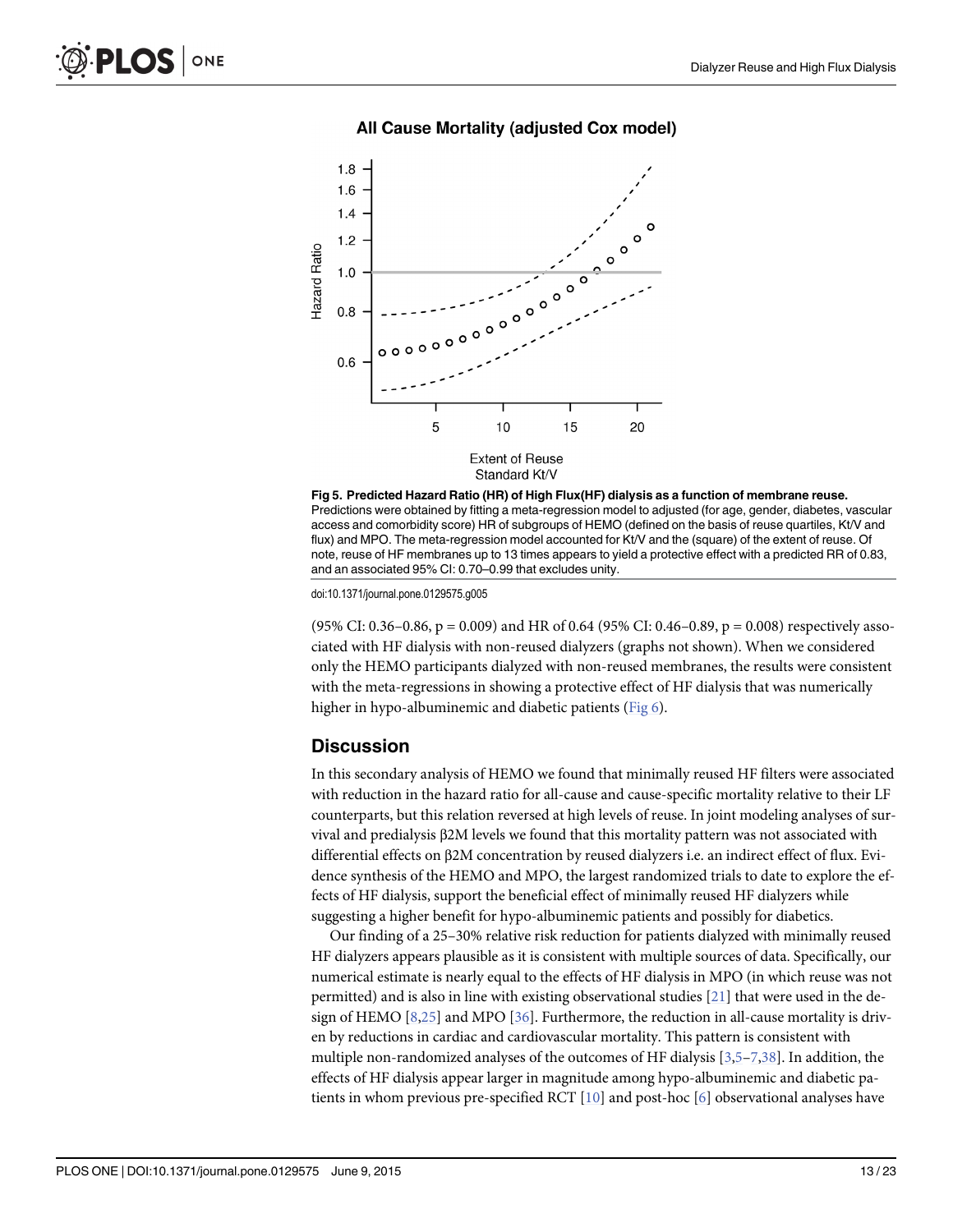$\mathbf{A}$ 

|                 | Kt/V         | N(events) N(pts)                 |     |                               | $W(\% )$ | <b>RR [95% CI]</b>          |
|-----------------|--------------|----------------------------------|-----|-------------------------------|----------|-----------------------------|
|                 |              |                                  |     |                               |          |                             |
| <b>HEMO</b>     | High         | 27                               | 90  |                               | 8.80%    | $0.58$ [ $0.22$ , 1.54 ]    |
| <b>HEMO</b>     | Std          | 31                               | 84  |                               |          | 6.11% $0.57$ [ 0.18, 1.82 ] |
| <b>MPO</b>      | Std          | 162                              | 647 |                               | 85.09%   | $0.76$ [ $0.56$ , 1.04 ]    |
|                 |              |                                  |     |                               |          |                             |
| <b>RE</b> Model |              | 220<br>$Q_2 = 0.46 p(Q) = 0.793$ | 821 |                               | 100.00%  | $0.73$ [ $0.55$ , $0.98$ ]  |
|                 | $\tau^2 = 0$ |                                  |     |                               |          |                             |
|                 |              |                                  |     | 0.05<br>$0.8$ 1.3 1.8 2.3 2.8 |          |                             |
|                 |              |                                  |     | <b>Hazard Ratio</b>           |          |                             |

**All Patients** 

 $\, {\bf B}$ 

**Hypoalbuminemic Patients** 

|                 | Kt/V         | N(events) N(pts)          |     |                               | $W(\% )$ | <b>RR [95% CI]</b>         |
|-----------------|--------------|---------------------------|-----|-------------------------------|----------|----------------------------|
|                 |              |                           |     |                               |          |                            |
| <b>HEMO</b>     | High         | 14                        | 41  |                               | 4.42%    | $0.33$ [ $0.07$ , 1.60 ]   |
| <b>HEMO</b>     | Std          | 22                        | 36  |                               | 4.69%    | $0.30$ $[0.06, 1.41]$      |
| <b>MPO</b>      | Std          | 132                       | 493 |                               | 90.89%   | $0.63$ [ $0.45$ , $0.90$ ] |
|                 |              |                           |     |                               |          |                            |
| <b>RE</b> Model |              | 168                       | 570 |                               | 100.00%  | $0.59$ [ $0.42$ , $0.83$ ] |
|                 | $\tau^2 = 0$ | $Q_2 = 1.41 p(Q) = 0.494$ |     |                               |          |                            |
|                 |              |                           |     | 0.05<br>$0.8$ 1.3 1.8 2.3 2.8 |          |                            |
|                 |              |                           |     | <b>Hazard Ratio</b>           |          |                            |

 $\mathbf C$ 

#### **Diabetic Patients**

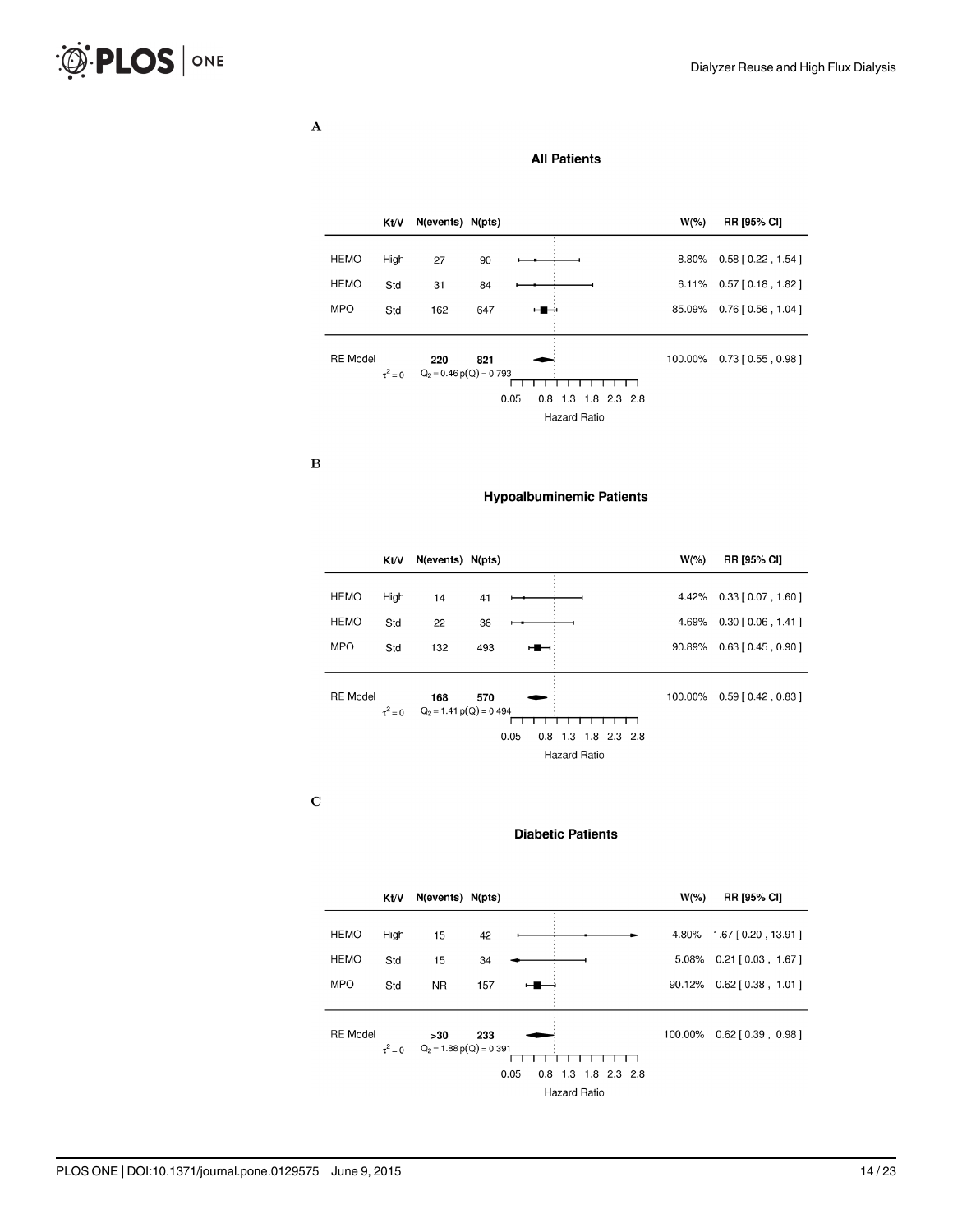<span id="page-14-0"></span>[Fig 6. M](#page-12-0)eta-analysis of adjusted Hazard Ratio in HEMO study participants dialyzed with non-reused HF membranes and MPO patients. (A) all patients, (B) hypo-albuminemic patients, (C) patients with diabetes.

doi:10.1371/journal.pone.0129575.g006

respectively suggested a larger benefit. Lastly, our meta-analysis of HEMO and MPO, which accounts for the differences in dialysis dose and reuse, shows a consistent benefit of non-reused and minimally reused HF dialyzers effects on all-cause mortality. Our simulation analyses utilizing the HEMO dataset predict that the adoption of HF dialysis in the US may have contributed to the 25% relative decline in mortality of the prevalent hemodialysis population seen over the last 15 years [[49\]](#page-20-0).

A tacit assumption made by investigators considering the overall null results of HEMO [\[10](#page-18-0)[,50\]](#page-20-0) is that reuse somehow render higher flux dialyzers less effective compared to their nonreused counterparts. Our analysis of the HEMO data does find an association between reuse and dialyzer flux, but in the opposite direction: rather than negatively affecting the survival of patients dialyzing with reused HF membranes, reuse improved the outcomes of LF dialysis. To our knowledge this is the first analysis to highlight the importance of the extent of reuse and membrane flux in addition to membrane material and reprocessing technique [\[51\]](#page-20-0) on outcomes The existing literature includes harmful  $[51–54]$  $[51–54]$  $[51–54]$  $[51–54]$ , protective  $[55]$  or null associations [\[13](#page-18-0)[,56\]](#page-20-0) and an overall neutral effect on mortality across the various studies [\[57](#page-20-0)]. The conflicting nature of the literature seems hardly surprising given the numerous factors that could confound the relation between reuse and outcomes. In particular, one could posit that reuse may be affecting RRF, an underappreciated but powerful predictor of survival in hemodialysis  $[24,26,27,58-60]$  $[24,26,27,58-60]$  $[24,26,27,58-60]$  $[24,26,27,58-60]$  $[24,26,27,58-60]$ . This hypothesis seems unlikely as an explanation for the associations we reported in HEMO, since the study enrolled patients with minimal RRF (urea clearance <0.5 ml/ min) and most patients (67%) were anuric at baseline. Hence, an analysis of reuse on residual diuresis over time is limited by the small number of study participants that simultaneously had non-negligible urine output at baseline and follow up. Previous investigators have looked into the question of changes in RRF and beta 2 microglobulin in HEMO [\[61\]](#page-20-0) and concluded that "rigorous modeling the rate of decline in residual kidney function is prohibited because the majority of patients had no measurable residual kidney clearance at baseline".

To better understand the effects of HF dialysis on outcomes in the HEMO Study, we jointly modeled survival and  $\beta_2M$  concentration in study participants. This novel analysis suggests that changes in β<sub>2</sub>M concentration explain one third of the estimated benefit of minimally reused HF dialyzers, while the remainder is accounted for by direct effects which are not related to  $\beta_2$ M. Thus, in spite of the theoretical predominance of the "middle molecule" hypothesis on dialysis technology research $[62]$  $[62]$ , a closer examination of HEMO suggests that removal of these uremic solutes may have only a modest effect on outcomes. Although  $β_2M$  is considered a marker for the entire spectrum of "middle" molecule toxins  $[63,64]$  $[63,64]$  $[63,64]$ , other uremic retention solutes may demonstrate dialytic kinetics that differ from those of  $\beta_2 M$  [[65,66](#page-21-0)]. It is conceivable that the direct flux effect, could be ascribed to an imprecise quantification of middle molecule exposure by the predialysis  $\beta_2M$  concentration, the removal of other molecules or to non-clearance effects of dialyzers. Recent work by our group shows that the predialysis  $\beta_2M$  concentration is an accurate measure of the time averaged concentration of  $\beta_2M[67,68]$  $\beta_2M[67,68]$ , so that the first hypothesis appears unlikely. Although research to date has largely focused on  $\beta_2M$  kinetics [\[69](#page-21-0)] and its involvement in dialysis related amyloidosis, the knowledge gap in the field of uremic toxicity does not rule out the possibility i.e. the direct effect of flux is HEMO is mediated through the clearance of non- $\beta_2$ M "large" molecules. However, this appears a less likely explanation since the clearance of these molecules by HF dialyzers is smaller than the clearance of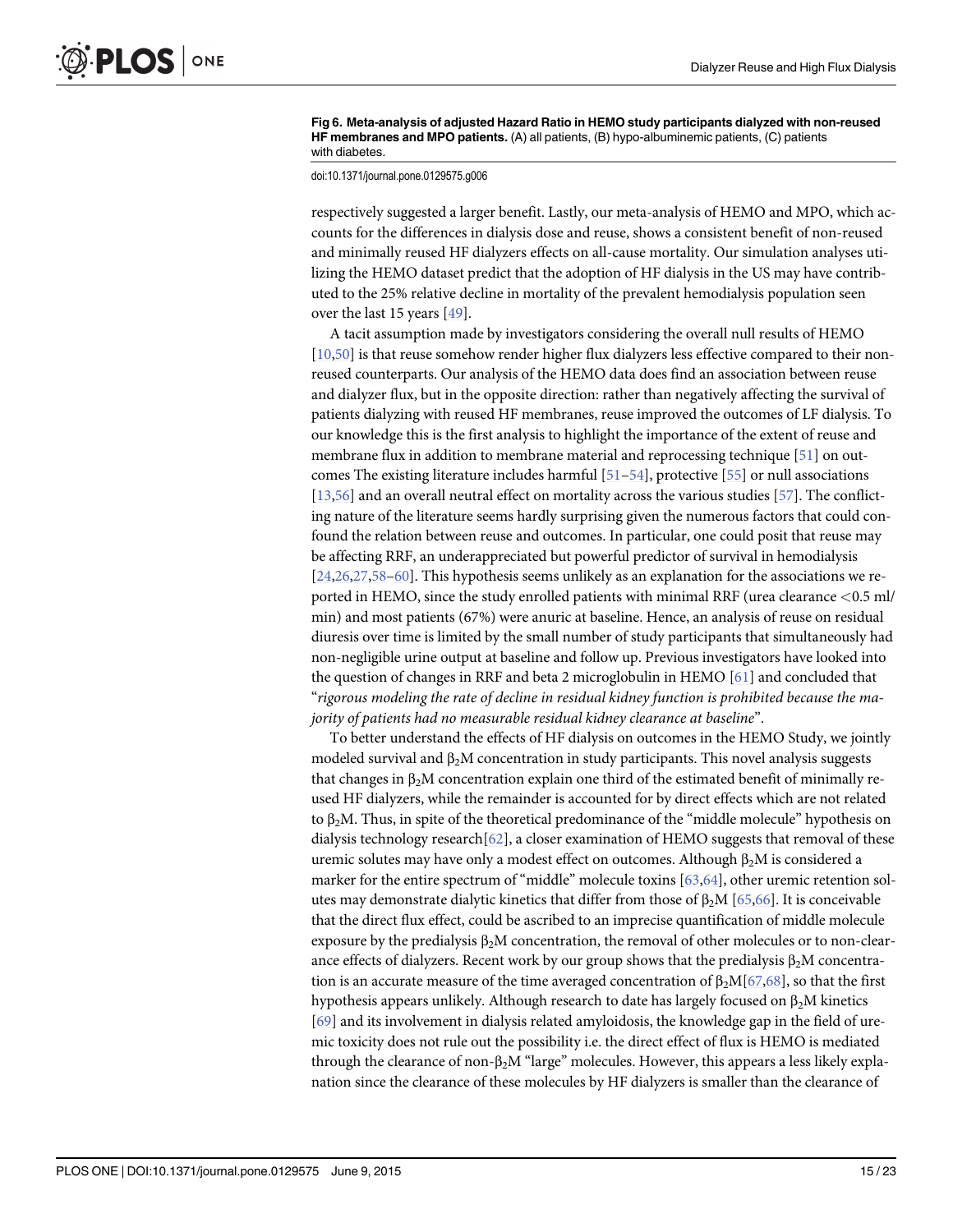<span id="page-15-0"></span>urea and β<sub>2</sub>M which were both controlled by HEMO. Consequently, the possibility that reused membranes exhibit differential kinetics of elimination is more theoretical than real. Even if differential kinetics of large molecules was they play, the latter would have to exhibit an improbable combination of high threshold for toxicity (otherwise patients would not survive long enough to be enrolled in HEMO) and an extremely adverse toxicity profile after the threshold (otherwise a differential effect would not be observed in HEMO). These considerations argue that non-clearance attributes of dialyzers explain the direct effects of flux and its modification by reuse.

An insight into the processes underlying the direct effects of flux and the effects of reuse comes from our dynamic outcomes simulations in which reuse had a striking modulating effect on LF but not on HF dialysis. Compared to non-reused LF membranes, reused ones were associated with improved survival, while reusing HF dialyzers had essentially no impact on surviv-al. As dialyzer reuse [[70\]](#page-21-0) is generally [\[71](#page-21-0)–[73\]](#page-21-0), but not invariably [[74](#page-21-0)–[76](#page-21-0)] associated with enhanced biocompatibility and reduced oxidative stress, it would be tempting to speculate that this discrepancy can be attributed to an improvement in biocompatibility seen only with reuse of LF dialyzers. However, a selective increase in the biocompatibility of LF dialyzers by reuse appears unlikely for a number of reasons. Firstly, bioincompatible membranes were prohibited in HEMO  $[9,16]$  ruling out a difference in the ex-factory biocompatibility between HF and LF dialyzers. Furthermore, had a selective reuse-related improvement in biocompatibility occurred, one would expect this to be associated with reduced production rates of inflammatory biomarkers (including  $\beta_2M$  [[73](#page-21-0)]) only with LF dialysis [\[71\]](#page-21-0). In a study, such as HEMO, of functionally anephric patients in which middle molecule clearance is stably controlled by protocol, higher rates of  $\beta_2M$  production would be associated with progressive accumulation over time. However reuse v.s non-reuse decreased the chronic slope in the  $\beta_2M$  concentration to a similar extent in the two study arms. Therefore, if biocompatibility was improved by reuse, it probably did so to the same extent for LF and HF membranes. This conclusion is compatible with a previous report in a subgroup of patients from HEMO which showed that reuse improved phagocytic cell function (an index of membrane biocompatibility [[77,78\]](#page-21-0)) irrespective of membrane flux [[79\]](#page-21-0). Taken together these considerations suggest that reuse improved biocompatibility of both LF and HF dialyzers in HEMO but additional factors have to be invoked to explain the lack of outcome improvement with reuse of HF dialyzers.

Previous assessments of HF dialyzers [\[80](#page-21-0)–[84](#page-21-0)] by morphometric (via Atomic Force and Transmission Electron Microscopy), protein elution and immunoblotting methods have revealed alterations in morphology (increased pore size, cracking) and protein deposition in the dialysate side of the HF membranes associated with first use and subsequent reuses. These proteins with a molecular weight < 30kDa correspond to middle molecules that had been filtered in previous dialysis sessions with the same membrane and could (along with chemical residues from the fractured membrane material) theoretically been back-filtered to the patient during subsequent dialysis sessions. As such proteins are not filtered at all by LF membranes the combination of previous deposition in the internal (dialysate side), enhanced permeability and back filtration of previously filtered middle molecules could offer an attractive explanation of the differential effects of reuse on outcomes with HF and LF membranes.

The use of HF dialyzers is now widespread worldwide  $[2]$  $[2]$  and will increase further as convective therapies (hemodiafiltration/hemofiltration) that require these filters become established through evidence from randomized trials [\[85](#page-21-0)–[87\]](#page-22-0). Our analysis of reuse in HEMO and the synthesis of HEMO and MPO have implications for nephrology practice. In the developed world, where reuse of dialyzers is either prohibited by law (European Union and Japan) or not practiced as a result of operational protocols (the majority of the dialysis providers in the USA), we suggest that LF membranes should be abandoned in favor of HF dialyzers. To the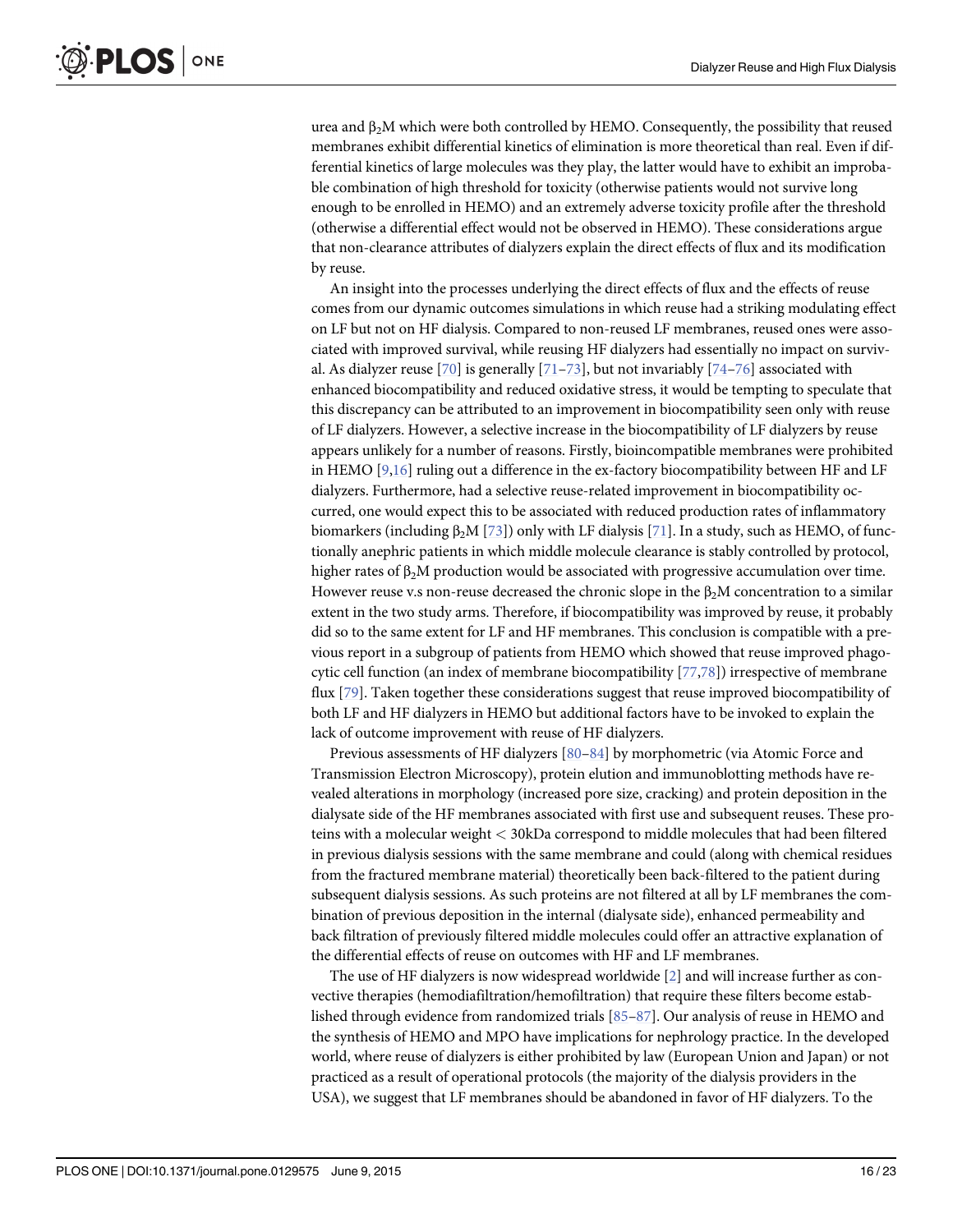<span id="page-16-0"></span>extent that HF dialyzer reuse is a necessary component of a dialysis program for environmental [\[57](#page-20-0)], financial (e.g. other dialysis providers in the USA) [[88](#page-22-0)] or resource constraint (as in lower income countries) [[14](#page-18-0)[,76](#page-21-0)[,89,90\]](#page-22-0) reasons, we believe that reused HF dialyzers may realize the same benefits over non-reused LF dialyzers and thus HF membranes should also be preferred. Though extensive reuse of LF dialyzers is unlikely to ever be practiced except in severely resource-constrained settings, our re-exploration of HEMO suggests that there may be upsides in not adopting HF dialysis in these environments. Furthermore, in such systems substantial proportion of dialysis units lack proper water treatment facilities [[14](#page-18-0)[,89](#page-22-0)] making the use of HF membranes risky as a result of backfiltration [\[91,92](#page-22-0)], while the reduced (usually biweekly) dialysis frequency limits the cumulative removal of middle molecules.

These findings should be interpreted in light of the following limitations. First, our analysis is a secondary one, suitable for generating hypothesis for further studies. HEMO was not designed to test the effects of non-reused HF dialyzers, hence we cannot rule out the possibility of chance underlying the beneficial effects of non-reused to slightly reused HF dialyzers. Nevertheless, a large number of confounding factors, which could have conceivably affected outcomes assessment (including baseline urine production), did not differ between the two flux arms within reuse quartiles. Furthermore, a patient level meta-analysis between HEMO and MPO should be undertaken to corroborate the impression that the flux effect appears to be larger in patients with hypo-albuminemia and diabetes while examining the cardiovascular and infectious components of mortality. Such an analysis could also consider the residual renal function and its evolution over time in both studies in order to explore the combined dialytic/residual renal clearance on outcomes. Second, the reason for the apparent attenuation in relative survival of patients dialyzed with HF dialyzers cannot be discerned from this report. As this attenuation does not appear to be related to β2M concentration or clearance, analyzing the HEMO samples in the NIDDK biobank repository [\[93](#page-22-0),[94](#page-22-0)] could offer some insights about a putative biocompatibility benefit limited only to LF membranes or the backfiltration hypothesis we endorse.

As the largest study of dialyzer flux in chronic hemodialysis patients, the HEMO Study findings have strongly influenced patient care and are referenced by the US [\[95](#page-22-0)], UK Renal Association [\[96\]](#page-22-0), European Best Practice Guidelines on Hemodialysis Strategies [[97](#page-22-0)], and the Australian Hemodialysis Clinical Guidelines [\[98\]](#page-22-0). This work provides a more detailed examination of variability of outcomes related to dialyzer reuse in HEMO. Our analysis uncovers hitherto unrecognized compatibilities in the findings of HEMO and MPO with respect to the overall effects of non-reused HF dialyzers, but also in the clinically important subgroups of hypo-albuminemic and diabetic patients. As these two studies contribute the bulk of RCT evidence for or against higher permeability membranes, our analysis may allow for a more precise appraisal of the available body of data justifying the widespread use of HF dialyzers. Furthermore, this analysis reinforces the recent guideline updates [\[98,99](#page-22-0)] which endorse the use of HF membranes in clinical practice. Future examination of longitudinal changes in biomarkers in previously established biorepositories and of physicochemical properties of membranes may be able to pinpoint the nonclearance factors that explain the effects of dialyzer flux. Finally such an examination will suggest novel ways to materialize technological innovations to further improve patient outcomes.

# Supporting Information

[S1 Fig.](http://www.plosone.org/article/fetchSingleRepresentation.action?uri=info:doi/10.1371/journal.pone.0129575.s001) Results of JM in which reuse was treated as continuous, time updated variable. The longitudinal and survival sub models were adjusted for the same variables as in [Table 4;](#page-10-0) the panels (in clockwise order) show the relative reduction in β2M six months after the beginning of the study and the corresponding indirect, direct and total effects of HF dialysis as a function of the cumulative number of reuses. The relative reduction in predialysis β2M concentration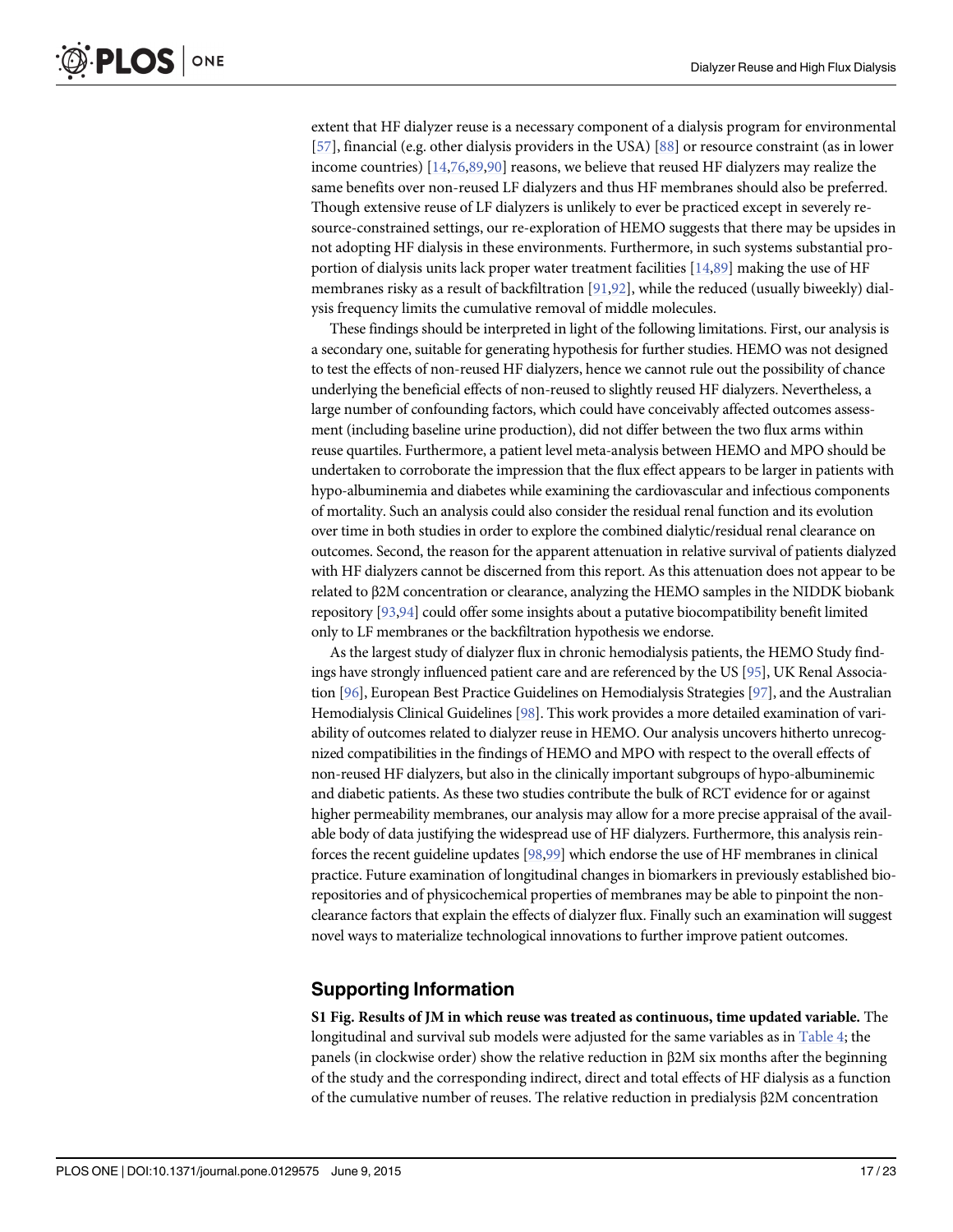<span id="page-17-0"></span>was only minimally affected by reuse, while the direct and consequently the total effect of HF dialysis was related to the extent of reuse. Relative to LF dialyzers, HF membranes were associated with reduced hazard ratio of death as long as they were reused for less than 8 times, while reuse of HF dialyzers for more than 17 times was associated with relative increases in mortality  $(HR>1).$ 

(TIFF)

[S2 Fig.](http://www.plosone.org/article/fetchSingleRepresentation.action?uri=info:doi/10.1371/journal.pone.0129575.s002) Meta-analysis of adjusted (for diabetes, vascular access, comorbidity score, age, gender) HR of HF dialysis between HEMO and MPO. In the meta-analysis of HEMO and MPO a substantial amount of heterogeneity across the range of membrane reuse and small molecule clearance used in the two studies was noted:  $Q = 20.4$ ,  $p(Q) = 0.009$ . (A) all patients, (B) hypoalbuminemic patients, (C) patients with diabetes. (TIFF)

[S1 Table](http://www.plosone.org/article/fetchSingleRepresentation.action?uri=info:doi/10.1371/journal.pone.0129575.s003). Baseline Characteristics of HEMO participants in the lowest reuse quartile (DOC)

[S2 Table](http://www.plosone.org/article/fetchSingleRepresentation.action?uri=info:doi/10.1371/journal.pone.0129575.s004). Baseline Characteristics of HEMO participants in the second reuse quartile (DOC)

[S3 Table](http://www.plosone.org/article/fetchSingleRepresentation.action?uri=info:doi/10.1371/journal.pone.0129575.s005). Baseline Characteristics of HEMO participants in the third reuse quartile (DOC)

[S4 Table](http://www.plosone.org/article/fetchSingleRepresentation.action?uri=info:doi/10.1371/journal.pone.0129575.s006). Baseline Characteristics of HEMO participants in the highest reuse quartile (DOC)

[S5 Table](http://www.plosone.org/article/fetchSingleRepresentation.action?uri=info:doi/10.1371/journal.pone.0129575.s007). Dialyzer Reuse Method Combinations used in HEMO participants (DOC)

[S6 Table](http://www.plosone.org/article/fetchSingleRepresentation.action?uri=info:doi/10.1371/journal.pone.0129575.s008). Survival Analysis in HEMO with Cox models incorporating reuse by flux interactions

(DOC)

[S7 Table](http://www.plosone.org/article/fetchSingleRepresentation.action?uri=info:doi/10.1371/journal.pone.0129575.s009). Hazard Ratio of Death between HF and LF dialysis versus extent of reuse adjusting for time of randomization. In these models, the cumulative mean number of reuses (available monthly for each patient) was used. (DOC)

[S1 Text.](http://www.plosone.org/article/fetchSingleRepresentation.action?uri=info:doi/10.1371/journal.pone.0129575.s010) Supplementary Methods and Results (DOC)

# Acknowledgments

The HEMODIALYSIS (HEMO) study was conducted by the HEMO Investigators and supported by the National Institute of Diabetes and Digestive and Kidney Diseases (NIDDK). The data from the HEMO study were supplied by the NIDDK Central Repositories. This manuscript was not prepared in collaboration with Investigators of the HEMO study and does not necessarily reflect the opinions or views of the HEMO study, the NIDDK Central Repositories, or the NIDDK.

# Author Contributions

Conceived and designed the experiments: MER CA MLU. Analyzed the data: CA. Contributed reagents/materials/analysis tools: LW AS. Wrote the paper: CA MER AS LW JAK MLU.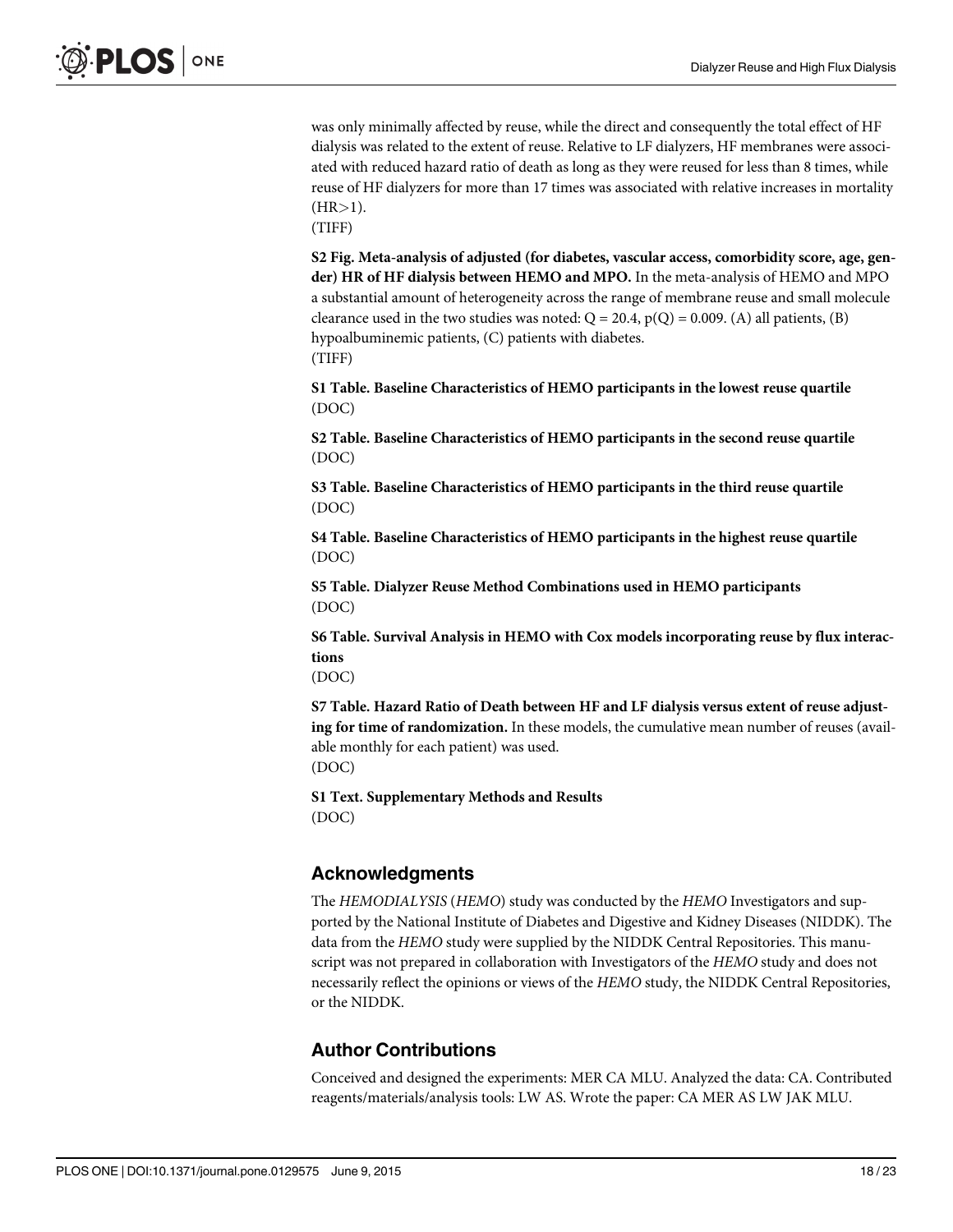<span id="page-18-0"></span>Obtained permission for use of the data: MLU. Advised on statistical methodologies: LW. Programmed early version of statistical analysis software used to verify some of the results: AS. Simulation modelling of outcomes: CA.

#### References

- [1.](#page-1-0) Rocco MV, Frankenfield DL, Hopson SD, McClellan WM. Relationship between clinical performance measures and outcomes among patients receiving long-term hemodialysis. Annals of internal medicine. 2006; 145: 512–9. PMID: [17015869](http://www.ncbi.nlm.nih.gov/pubmed/17015869)
- [2.](#page-1-0) Blankestijn PJ, Ledebo I, Canaud B. Hemodiafiltration: clinical evidence and remaining questions. Kidney Int. 2010; 77: 581–7. doi: [10.1038/ki.2009.541](http://dx.doi.org/10.1038/ki.2009.541) PMID: [20130529](http://www.ncbi.nlm.nih.gov/pubmed/20130529)
- [3.](#page-1-0) Bloembergen WE, Hakim RM, Stannard DC, Held PJ, Wolfe RA, Agodoa LY, et al. Relationship of dial-ysis membrane and cause-specific mortality. Am J Kidney Dis. 1999; 33: 1-10. PMID: [9915261](http://www.ncbi.nlm.nih.gov/pubmed/9915261)
- 4. Chauveau P, Nguyen H, Combe C, Chene G, Azar R, Cano N, et al. Dialyzer membrane permeability and survival in hemodialysis patients. Am J Kidney Dis. 2005; 45: 565–71. PMID: [15754279](http://www.ncbi.nlm.nih.gov/pubmed/15754279)
- [5.](#page-12-0) Koda Y, Nishi S, Miyazaki S, Haginoshita S, Sakurabayashi T, Suzuki M, et al. Switch from conventional to high-flux membrane reduces the risk of carpal tunnel syndrome and mortality of hemodialysis patients. Kidney Int. 1997; 52: 1096–1101. PMID: [9328951](http://www.ncbi.nlm.nih.gov/pubmed/9328951)
- [6.](#page-5-0) Krane V, Krieter DH, Olschewski M, Marz W, Mann JF, Ritz E, et al. Dialyzer membrane characteristics and outcome of patients with type 2 diabetes on maintenance hemodialysis. Am J Kidney Dis. 2007; 49: 267–75. PMID: [17261429](http://www.ncbi.nlm.nih.gov/pubmed/17261429)
- [7.](#page-1-0) Hornberger JC, Chernew M, Petersen J, Garber AM. A multivariate analysis of mortality and hospital admissions with high-flux dialysis. J Am Soc Nephrol. 1992; 3: 1227–37. PMID: [1477318](http://www.ncbi.nlm.nih.gov/pubmed/1477318)
- [8.](#page-1-0) Palmer SC, Rabindranath KS, Craig JC, Roderick PJ, Locatelli F, Strippoli GFM. High-flux versus lowflux membranes for end-stage kidney disease. Cochrane Database of Systematic Reviews. 2012;9. Available: <http://onlinelibrary.wiley.com/doi/10.1002/14651858.CD005016.pub2/abstract>
- [9.](#page-1-0) Greene T, Beck GJ, Gassman JJ, Gotch FA, Kusek JW, Levey AS, et al. Design and Statistical Issues of the Hemodialysis (HEMO) Study. Controlled Clinical Trials. 2000; 21: 502–525. doi: [10.1016/S0197-](http://dx.doi.org/10.1016/S0197-2456(00)00062-3) [2456\(00\)00062-3](http://dx.doi.org/10.1016/S0197-2456(00)00062-3) PMID: [11018567](http://www.ncbi.nlm.nih.gov/pubmed/11018567)
- [10.](#page-1-0) Locatelli F, Martin-Malo A, Hannedouche T, Loureiro A, Papadimitriou M, Wizemann V, et al. Effect of membrane permeability on survival of hemodialysis patients. J Am Soc Nephrol. 2009; 20: 645–54. doi: [10.1681/ASN.2008060590](http://dx.doi.org/10.1681/ASN.2008060590) PMID: [19092122](http://www.ncbi.nlm.nih.gov/pubmed/19092122)
- [11.](#page-1-0) Cheung AK, Greene T. Effect of membrane permeability on survival of hemodialysis patients. J Am Soc Nephrol. 2009; 20: 462–4. doi: [10.1681/ASN.2009010030](http://dx.doi.org/10.1681/ASN.2009010030) PMID: [19211709](http://www.ncbi.nlm.nih.gov/pubmed/19211709)
- [12.](#page-1-0) Locatelli F, Gauly A, Czekalski S, Hannedouche T, Jacobson SH, Loureiro A, et al. The MPO Study: just a European HEMO Study or something very different? Blood purification. 2008; 26: 100–4. doi: [10.](http://dx.doi.org/10.1159/000110574) [1159/000110574](http://dx.doi.org/10.1159/000110574) PMID: [18182806](http://www.ncbi.nlm.nih.gov/pubmed/18182806)
- [13.](#page-1-0) Bond TC, Nissenson AR, Krishnan M, Wilson SM, Mayne T. Dialyzer reuse with peracetic acid does not impact patient mortality. Clin J Am Soc Nephrol. 2011; 6: 1368–74. doi: [10.2215/CJN.10391110](http://dx.doi.org/10.2215/CJN.10391110) PMID: [21566107](http://www.ncbi.nlm.nih.gov/pubmed/21566107)
- [14.](#page-1-0) Jha V. Current status of end-stage renal disease care in South Asia. Ethn Dis. 2009; 19: S1–27–32.
- [15.](#page-1-0) Tiranathanagul K, Susantitaphong P, Keomany C, Mahatanan N, Praditpornsilpa K, Eiam-Ong S. Long-term efficacy of pre- and post-dilution online hemodiafiltration with dialyzer reuse. J Med Assoc Thai. 2012; 95: 650–6. PMID: [22994023](http://www.ncbi.nlm.nih.gov/pubmed/22994023)
- [16.](#page-1-0) Eknoyan G, Beck GJ, Cheung AK, Daugirdas JT, Greene T, Kusek JW, et al. Effect of Dialysis Dose and Membrane Flux in Maintenance Hemodialysis. N Engl J Med. 2002; 347: 2010–2019. doi: [10.1056/](http://dx.doi.org/10.1056/NEJMoa021583) [NEJMoa021583](http://dx.doi.org/10.1056/NEJMoa021583) PMID: [12490682](http://www.ncbi.nlm.nih.gov/pubmed/12490682)
- [17.](#page-2-0) Leypoldt JK, Cheung AK, Deeter RB. Single compartment models for evaluating beta 2-microglobulin clearance during hemodialysis. ASAIO J. 1997; 43: 904–909. PMID: [9386841](http://www.ncbi.nlm.nih.gov/pubmed/9386841)
- [18.](#page-2-0) Cheung AK, Agodoa LY, Daugirdas JT, Depner TA, Gotch FA, Greene T, et al. Effects of hemodialyzer reuse on clearances of urea and beta2-microglobulin. The Hemodialysis (HEMO) Study Group. J Am Soc Nephrol. 1999; 10: 117–27. PMID: [9890317](http://www.ncbi.nlm.nih.gov/pubmed/9890317)
- [19.](#page-2-0) Schon D, Blume SW, Niebauer K, Hollenbeak CS, de Lissovoy G. Increasing the Use of Arteriovenous Fistula in Hemodialysis: Economic Benefits and Economic Barriers. CJASN. 2007; 2: 268–276. doi: [10.](http://dx.doi.org/10.2215/CJN.01880606) [2215/CJN.01880606](http://dx.doi.org/10.2215/CJN.01880606) PMID: [17699424](http://www.ncbi.nlm.nih.gov/pubmed/17699424)
- [20.](#page-2-0) McQuillan R, Trpeski L, Fenton S, Lok CE. Modifiable Risk Factors for Early Mortality on Hemodialysis. International Journal of Nephrology. 2012; 2012: e435736. doi: [10.1155/2012/435736](http://dx.doi.org/10.1155/2012/435736)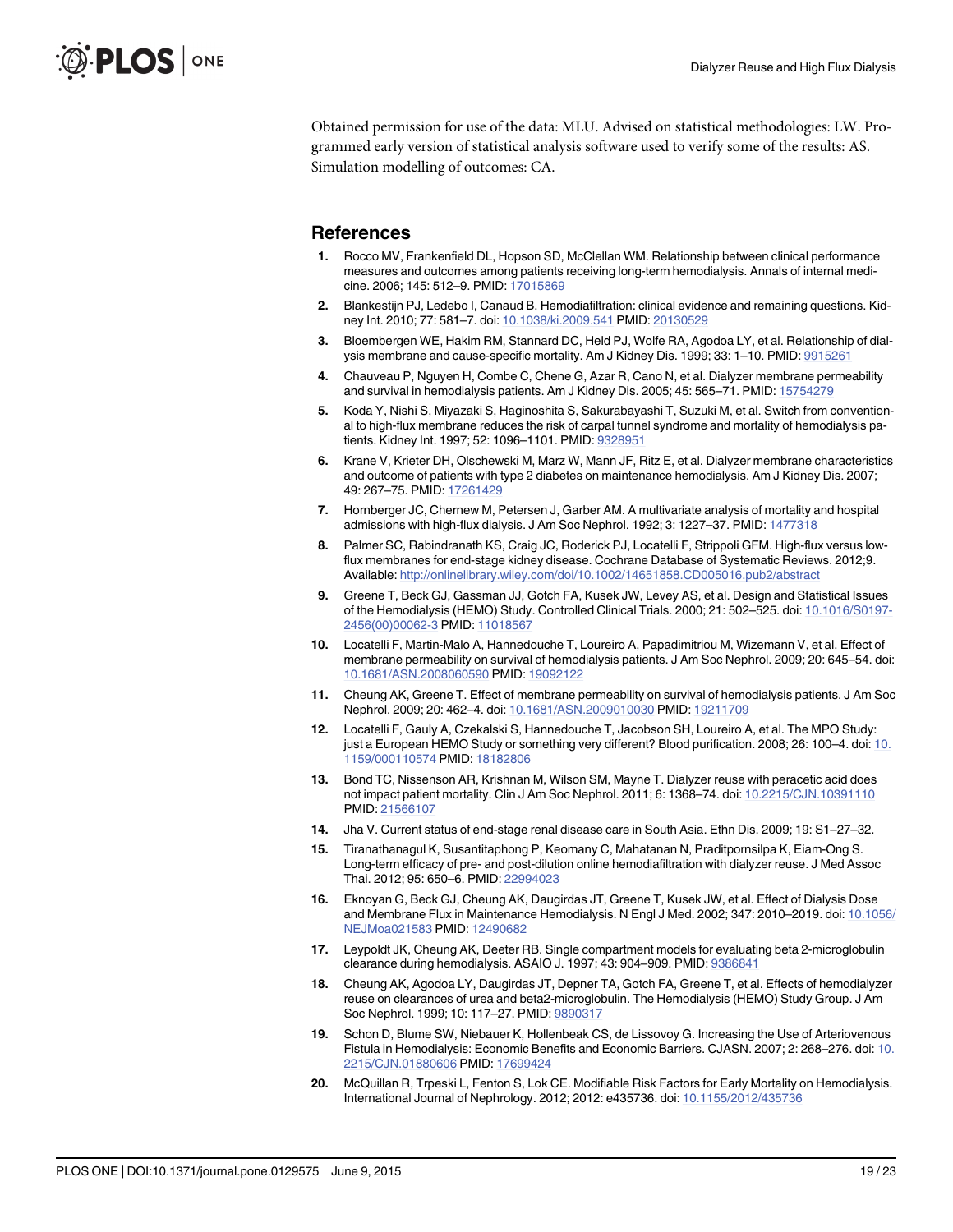- <span id="page-19-0"></span>[21.](#page-2-0) Pisoni RL, Arrington CJ, Albert JM, Ethier J, Kimata N, Krishnan M, et al. Facility Hemodialysis Vascular Access Use and Mortality in Countries Participating in DOPPS: An Instrumental Variable Analysis. American Journal of Kidney Diseases. 2009; 53: 475–491. doi: [10.1053/j.ajkd.2008.10.043](http://dx.doi.org/10.1053/j.ajkd.2008.10.043) PMID: [19150158](http://www.ncbi.nlm.nih.gov/pubmed/19150158)
- [22.](#page-2-0) Argyropoulos C, Chang C- CH, Plantinga L, Fink N, Powe N, Unruh M. Considerations in the statistical analysis of hemodialysis patient survival. J Am Soc Nephrol. 2009; 20: 2034-2043. doi: [10.1681/ASN.](http://dx.doi.org/10.1681/ASN.2008050551) [2008050551](http://dx.doi.org/10.1681/ASN.2008050551) PMID: [19643932](http://www.ncbi.nlm.nih.gov/pubmed/19643932)
- [23.](#page-2-0) Brunelli SM, Wilson S, Krishnan M, Nissenson AR. Confounders of mortality and hospitalization rate calculations for profit and nonprofit dialysis facilities: analytic augmentation. BMC Nephrol. 2014; 15: 121. doi: [10.1186/1471-2369-15-121](http://dx.doi.org/10.1186/1471-2369-15-121) PMID: [25047925](http://www.ncbi.nlm.nih.gov/pubmed/25047925)
- [24.](#page-2-0) Termorshuizen F, Dekker FW, van Manen JG, Korevaar JC, Boeschoten EW, Krediet RT. Relative Contribution of Residual Renal Function and Different Measures of Adequacy to Survival in Hemodialysis Patients: An analysis of the Netherlands Cooperative Study on the Adequacy of Dialysis (NECO-SAD)-2. JASN. 2004; 15: 1061–1070. doi: [10.1097/01.ASN.0000117976.29592.93](http://dx.doi.org/10.1097/01.ASN.0000117976.29592.93) PMID: [15034110](http://www.ncbi.nlm.nih.gov/pubmed/15034110)
- [25.](#page-2-0) Shemin D, Bostom AG, Laliberty P, Dworkin LD. Residual renal function and mortality risk in hemodialysis patients. Am J Kidney Dis. 2001; 38: 85–90. doi: [10.1053/ajkd.2001.25198](http://dx.doi.org/10.1053/ajkd.2001.25198) PMID: [11431186](http://www.ncbi.nlm.nih.gov/pubmed/11431186)
- [26.](#page-2-0) Vilar E, Wellsted D, Chandna SM, Greenwood RN, Farrington K. Residual renal function improves outcome in incremental haemodialysis despite reduced dialysis dose. Nephrol Dial Transplant. 2009; 24: 2502–2510. doi: [10.1093/ndt/gfp071](http://dx.doi.org/10.1093/ndt/gfp071) PMID: [19240122](http://www.ncbi.nlm.nih.gov/pubmed/19240122)
- [27.](#page-2-0) Vilar E, Farrington K. Emerging importance of residual renal function in end-stage renal failure. Semin Dial. 2011; 24: 487–494. doi: [10.1111/j.1525-139X.2011.00968.x](http://dx.doi.org/10.1111/j.1525-139X.2011.00968.x) PMID: [21999737](http://www.ncbi.nlm.nih.gov/pubmed/21999737)
- [28.](#page-2-0) Lin DY, Wei LJ. The Robust Inference for the Cox Proportional Hazards Model. Journal of the American Statistical Association. 1989; 84: 1074–1078. doi: [10.1080/01621459.1989.10478874](http://dx.doi.org/10.1080/01621459.1989.10478874)
- [29.](#page-2-0) Seliger SL, Gillen DL, Longstreth WT, Kestenbaum B, Stehman-Breen CO. Elevated risk of stroke among patients with end-stage renal disease. Kidney Int. 2003; 64: 603–609. doi: [10.1046/j.1523-](http://dx.doi.org/10.1046/j.1523-1755.2003.00101.x) [1755.2003.00101.x](http://dx.doi.org/10.1046/j.1523-1755.2003.00101.x) PMID: [12846756](http://www.ncbi.nlm.nih.gov/pubmed/12846756)
- 30. Udayaraj UP, Ben-Shlomo Y, Roderick P, Steenkamp R, Ansell D, Tomson CRV, et al. Ethnicity, Socioeconomic Status, and Attainment of Clinical Practice Guideline Standards in Dialysis Patients in the United Kingdom. Clin J Am Soc Nephrol. 2009; 4: 979–987. doi: [10.2215/CJN.06311208](http://dx.doi.org/10.2215/CJN.06311208) PMID: [19357243](http://www.ncbi.nlm.nih.gov/pubmed/19357243)
- [31.](#page-4-0) Badve SV, Hawley CM, McDonald SP, Mudge DW, Rosman JB, Brown FG, et al. Effect of previously failed kidney transplantation on peritoneal dialysis outcomes in the Australian and New Zealand patient populations. Nephrol Dial Transplant. 2006; 21: 776–783. doi: [10.1093/ndt/gfi248](http://dx.doi.org/10.1093/ndt/gfi248) PMID: [16280374](http://www.ncbi.nlm.nih.gov/pubmed/16280374)
- [32.](#page-11-0) Lafrance J-P, Rahme E, Iqbal S, Elftouh N, Laurin L-P, Vallée M. Trends in infection-related hospital admissions and impact of length of time on dialysis among patients on long-term dialysis: a retrospective cohort study. cmajo. 2014; 2: E109–E114. doi: [10.9778/cmajo.20120027](http://dx.doi.org/10.9778/cmajo.20120027) PMID: [25077126](http://www.ncbi.nlm.nih.gov/pubmed/25077126)
- [33.](#page-2-0) Inrig JK, Sun JL, Yang Q, Briley LP, Szczech LA. Mortality by Dialysis Modality among Patients Who Have End-Stage Renal Disease and Are Awaiting Renal Transplantation. CJASN. 2006; 1: 774–779. doi: [10.2215/CJN.00580705](http://dx.doi.org/10.2215/CJN.00580705) PMID: [17699286](http://www.ncbi.nlm.nih.gov/pubmed/17699286)
- [34.](#page-3-0) Gardiner JC, Luo Z, Roman LA. Fixed effects, random effects and GEE: what are the differences? Stat Med. 2009; 28: 221–239. doi: [10.1002/sim.3478](http://dx.doi.org/10.1002/sim.3478) PMID: [19012297](http://www.ncbi.nlm.nih.gov/pubmed/19012297)
- [35.](#page-3-0) Rizopoulos D. Joint Models for Longitudinal and Time-to-Event Data: With Applications in R [Internet]. Chow S-C, editor. CRC Press; 2012. Available: [http://www.crcpress.com/product/isbn/](http://www.crcpress.com/product/isbn/9781439872864) [9781439872864 http://www.crcpress.com/product/isbn/9781439872864](http://www.crcpress.com/product/isbn/9781439872864)
- [36.](#page-3-0) Kalbfleisch JD, Prentice RL. Likelihood Construction and Further Results. The Statistical Analysis of Failure Time Data. John Wiley & Sons, Inc.; 2002. pp. 193–217. Available: [http://onlinelibrary.wiley.](http://onlinelibrary.wiley.com/doi/10.1002/9781118032985.ch6/summary) [com/doi/10.1002/9781118032985.ch6/summary](http://onlinelibrary.wiley.com/doi/10.1002/9781118032985.ch6/summary)
- [37.](#page-3-0) Fisher LD, Lin DY. Time-Dependent Covariates in the Cox Proportional-Hazards Regression Model. Annual Review of Public Health. 1999; 20: 145–157. doi: [10.1146/annurev.publhealth.20.1.145](http://dx.doi.org/10.1146/annurev.publhealth.20.1.145) PMID: [10352854](http://www.ncbi.nlm.nih.gov/pubmed/10352854)
- [38.](#page-3-0) De Gruttola V, Tu XM. Modelling progression of CD4-lymphocyte count and its relationship to survival time. Biometrics. 1994; 50: 1003–14. PMID: [7786983](http://www.ncbi.nlm.nih.gov/pubmed/7786983)
- 39. Wulfsohn MS, Tsiatis AA. A joint model for survival and longitudinal data measured with error. Biometrics. 1997; 53: 330–9. PMID: [9147598](http://www.ncbi.nlm.nih.gov/pubmed/9147598)
- [40.](#page-3-0) Faucett CL, Thomas DC. Simultaneously modelling censored survival data and repeatedly measured covariates: a Gibbs sampling approach. Stat Med. 1996; 15: 1663–85. PMID: [8858789](http://www.ncbi.nlm.nih.gov/pubmed/8858789)
- [41.](#page-3-0) Santoro A, Mancini E, Bolzani R, Boggi R, Cagnoli L, Francioso A, et al. The effect of on-line high-flux hemofiltration versus low-flux hemodialysis on mortality in chronic kidney failure: a small randomized controlled trial. Am J Kidney Dis. 2008; 52: 507–18. doi: [10.1053/j.ajkd.2008.05.011](http://dx.doi.org/10.1053/j.ajkd.2008.05.011) PMID: [18617304](http://www.ncbi.nlm.nih.gov/pubmed/18617304)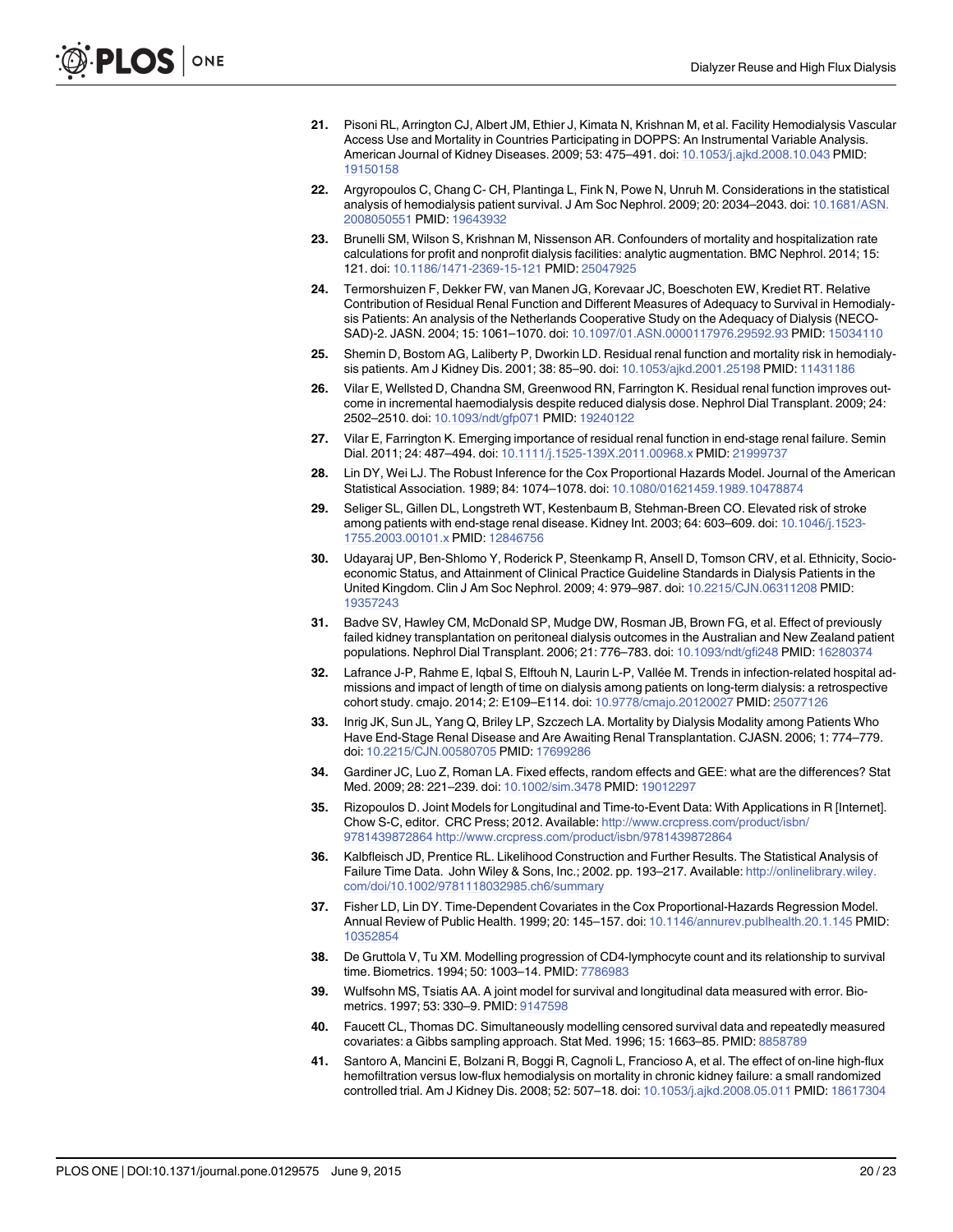- <span id="page-20-0"></span>42. Mandolfo S, Borlandelli S, Imbasciati E. Leptin and beta2-microglobulin kinetics with three different dialysis modalities. Int J Artif Organs. 2006; 29: 949–55. PMID: [17211816](http://www.ncbi.nlm.nih.gov/pubmed/17211816)
- 43. Pellicano R, Polkinghorne KR, Kerr PG. Reduction in beta2-microglobulin with super-flux versus highflux dialysis membranes: results of a 6-week, randomized, double-blind, crossover trial. Am J Kidney Dis. 2008; 52: 93–101. doi: [10.1053/j.ajkd.2008.02.296](http://dx.doi.org/10.1053/j.ajkd.2008.02.296) PMID: [18423807](http://www.ncbi.nlm.nih.gov/pubmed/18423807)
- 44. Lonnemann G, Novick D, Rubinstein M, Passlick-Deetjen J, Lang D, Dinarello CA. A switch to high-flux helixone membranes reverses suppressed interferon-gamma production in patients on low-flux dialysis. Blood Purif. 2003; 21: 225–231. doi: [10.1159/000070694](http://dx.doi.org/10.1159/000070694) PMID: [12784048](http://www.ncbi.nlm.nih.gov/pubmed/12784048)
- [45.](#page-3-0) Mayer G, Thum J, Woloszczuk W, Graf H. Beta-2-microglobulin in hemodialysis patients. Effects of different dialyzers and different dialysis procedures. Am J Nephrol. 1988; 8: 280–4. PMID: [3055992](http://www.ncbi.nlm.nih.gov/pubmed/3055992)
- [46.](#page-3-0) Ward RA, Greene T, Hartmann B, Samtleben W. Resistance to intercompartmental mass transfer limits beta2-microglobulin removal by post-dilution hemodiafiltration. Kidney Int. 2006; 69: 1431–1437. doi: [10.1038/sj.ki.5000048](http://dx.doi.org/10.1038/sj.ki.5000048) PMID: [16395268](http://www.ncbi.nlm.nih.gov/pubmed/16395268)
- 47. Kanamori T, Sakai K. An estimate of beta 2-microglobulin deposition rate in uremic patients on hemodialysis using a mathematical kinetic model. Kidney Int. 1995; 47: 1453–1457. PMID: [7637274](http://www.ncbi.nlm.nih.gov/pubmed/7637274)
- [48.](#page-3-0) Clark WR, Leypoldt JK, Henderson LW, Mueller BA, Scott MK, Vonesh EF. Quantifying the effect of changes in the hemodialysis prescription on effective solute removal with a mathematical model. J Am Soc Nephrol. 1999; 10: 601–609. PMID: [10073611](http://www.ncbi.nlm.nih.gov/pubmed/10073611)
- [49.](#page-14-0) USRDS 2013 Annual Data Report: Atlas of Chronic Kidney Disease and End-Stage Renal Disease in the United States,. Bethesda, MD: National Institutes of Health, National Institute of Diabetes and Digestive and Kidney Diseases; 2013.
- [50.](#page-14-0) Locatelli F. Effect of dialysis dose and membrane flux in maintenance hemodialysis. N Engl J Med. 2003; 348: 1491–4; author reply 1491–4. PMID: [12691051](http://www.ncbi.nlm.nih.gov/pubmed/12691051)
- [51.](#page-14-0) Feldman HI, Bilker WB, Hackett MH, Simmons CW, Holmes JH, Pauly MV, et al. Association of dialyzer reuse with hospitalization and survival rates among U.S. hemodialysis patients: do comorbidities matter? Journal of clinical epidemiology. 1999; 52: 209–17. PMID: [10210238](http://www.ncbi.nlm.nih.gov/pubmed/10210238)
- 52. Collins AJ, Ma JZ, Constantini EG, Everson SE. Dialysis unit and patient characteristics associated with reuse practices and mortality: 1989–1993. J Am Soc Nephrol. 1998; 9: 2108–17. PMID: [9808098](http://www.ncbi.nlm.nih.gov/pubmed/9808098)
- 53. Lacson E, Wang W, Mooney A, Ofsthun N, Lazarus JM, Hakim RM. Abandoning peracetic acid-based dialyzer reuse is associated with improved survival. Clin J Am Soc Nephrol. 2011; 6: 297–302. doi: [10.](http://dx.doi.org/10.2215/CJN.03160410) [2215/CJN.03160410](http://dx.doi.org/10.2215/CJN.03160410) PMID: [20947788](http://www.ncbi.nlm.nih.gov/pubmed/20947788)
- [54.](#page-14-0) Lowrie EG, Li Z, Ofsthun N, Lazarus JM. Reprocessing dialysers for multiple uses: recent analysis of death risks for patients. Nephrol Dial Transplant. 2004; 19: 2823-30. PMID: [15316099](http://www.ncbi.nlm.nih.gov/pubmed/15316099)
- [55.](#page-14-0) Chuang FR, Lee CH, Chang HW, Lee CN, Chen TC, Chuang CH, et al. A quality and cost-benefit analysis of dialyzer reuse in hemodialysis patients. Ren Fail. 2008; 30: 521–6. doi: [10.1080/](http://dx.doi.org/10.1080/08860220802064747) [08860220802064747](http://dx.doi.org/10.1080/08860220802064747) PMID: [18569933](http://www.ncbi.nlm.nih.gov/pubmed/18569933)
- [56.](#page-14-0) Collins AJ, Liu J, Ebben JP. Dialyser reuse-associated mortality and hospitalization risk in incident Medicare haemodialysis patients, 1998–1999. Nephrol Dial Transplant. 2004; 19: 1245–1251. doi: [10.](http://dx.doi.org/10.1093/ndt/gfh011) [1093/ndt/gfh011](http://dx.doi.org/10.1093/ndt/gfh011) PMID: [14993497](http://www.ncbi.nlm.nih.gov/pubmed/14993497)
- [57.](#page-14-0) Galvao TF, Silva MT, Araujo ME de A, Bulbol WS, Cardoso AL de MP. Dialyzer Reuse and Mortality Risk in Patients with End-Stage Renal Disease: A Systematic Review. American Journal of Nephrology. 2012; 35: 249–258. doi: [10.1159/000336532](http://dx.doi.org/10.1159/000336532) PMID: [22353780](http://www.ncbi.nlm.nih.gov/pubmed/22353780)
- [58.](#page-14-0) Penne EL, van der Weerd NC, Blankestijn PJ, van den Dorpel MA, Grooteman MPC, Nubé MJ, et al. Role of residual kidney function and convective volume on change in beta2-microglobulin levels in hemodiafiltration patients. Clin J Am Soc Nephrol. 2010; 5: 80–86. doi: [10.2215/CJN.03340509](http://dx.doi.org/10.2215/CJN.03340509) PMID: [19965537](http://www.ncbi.nlm.nih.gov/pubmed/19965537)
- 59. Amici G, Virga G, Da Rin G, Grandesso S, Vianello A, Gatti P, et al. Serum beta-2-microglobulin level and residual renal function in peritoneal dialysis. Nephron. 1993; 65: 469–471. PMID: [8290003](http://www.ncbi.nlm.nih.gov/pubmed/8290003)
- [60.](#page-14-0) Van der Wal WM, Noordzij M, Dekker FW, Boeschoten EW, Krediet RT, Korevaar JC, et al. Full loss of residual renal function causes higher mortality in dialysis patients; findings from a marginal structural model. Nephrol Dial Transplant. 2011; 26: 2978–2983. doi: [10.1093/ndt/gfq856](http://dx.doi.org/10.1093/ndt/gfq856) PMID: [21317411](http://www.ncbi.nlm.nih.gov/pubmed/21317411)
- [61.](#page-14-0) Cheung AK, Rocco MV, Yan G, Leypoldt JK, Levin NW, Greene T, et al. Serum beta-2 Microglobulin Levels Predict Mortality in Dialysis Patients: Results of the HEMO Study. J Am Soc Nephrol. 2006; 17: 546–555. doi: [10.1681/ASN.2005020132](http://dx.doi.org/10.1681/ASN.2005020132) PMID: [16382021](http://www.ncbi.nlm.nih.gov/pubmed/16382021)
- [62.](#page-14-0) Vanholder R, Van Laecke S, Glorieux G. The middle-molecule hypothesis 30 years after: lost and rediscovered in the universe of uremic toxicity? J Nephrol. 2008; 21: 146–160. PMID: [18446708](http://www.ncbi.nlm.nih.gov/pubmed/18446708)
- [63.](#page-14-0) Tattersall J. Clearance of beta-2-microglobulin and middle molecules in haemodiafiltration. Contributions to nephrology. 2007; 158: 201–9. PMID: [17684359](http://www.ncbi.nlm.nih.gov/pubmed/17684359)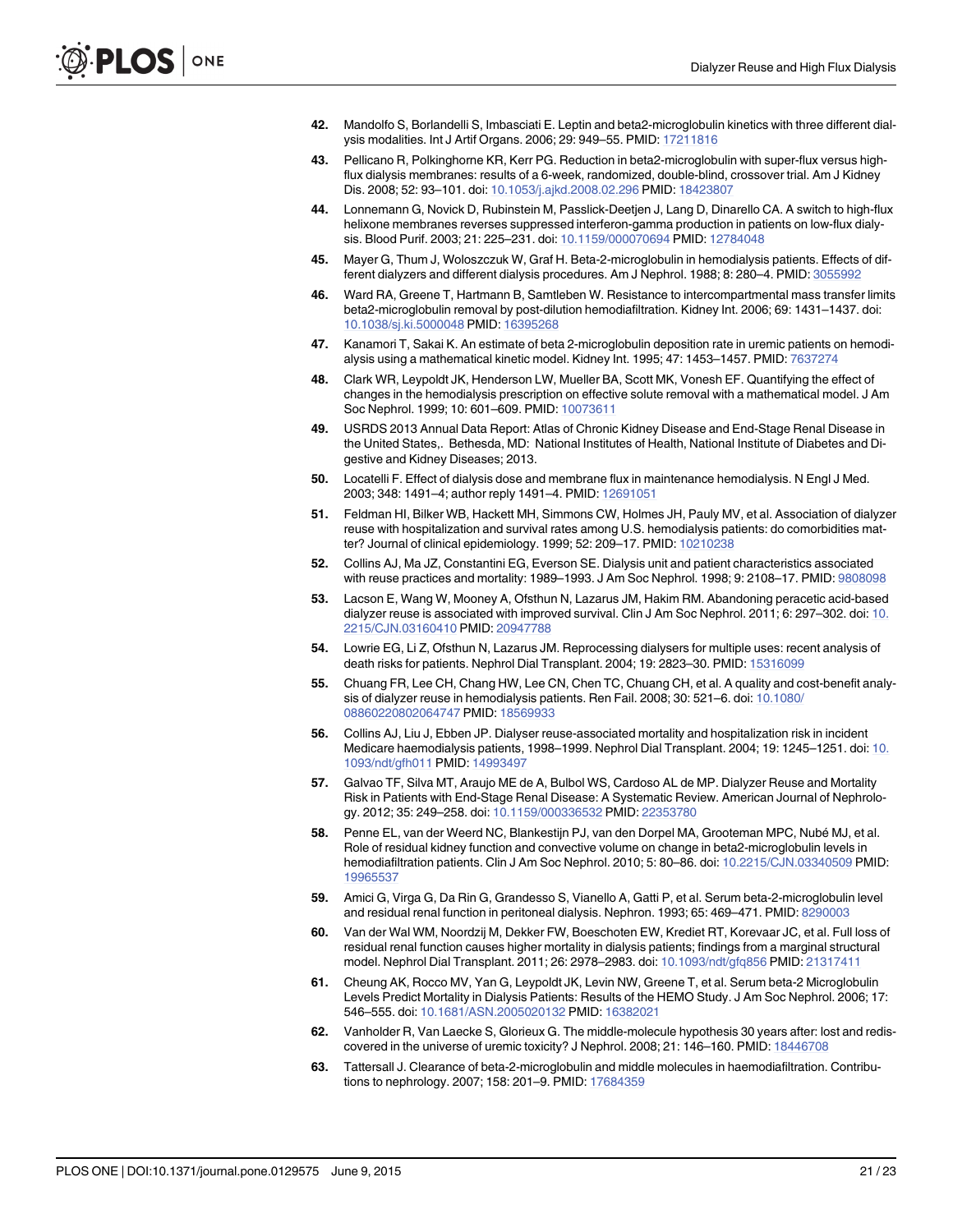- <span id="page-21-0"></span>[64.](#page-14-0) Leypoldt JK. Kinetics of beta2-microglobulin and phosphate during hemodialysis: effects of treatment frequency and duration. Semin Dial. 2005; 18: 401–408. doi: [10.1111/j.1525-139X.2005.00079.x](http://dx.doi.org/10.1111/j.1525-139X.2005.00079.x) PMID: [16191181](http://www.ncbi.nlm.nih.gov/pubmed/16191181)
- [65.](#page-14-0) Eloot S, Torremans A, De Smet R, Marescau B, De Deyn PP, Verdonck P, et al. Complex compartmental behavior of small water-soluble uremic retention solutes: evaluation by direct measurements in plasma and erythrocytes. Am J Kidney Dis. 2007; 50: 279–288. doi: [10.1053/j.ajkd.2007.05.009](http://dx.doi.org/10.1053/j.ajkd.2007.05.009) PMID: [17660029](http://www.ncbi.nlm.nih.gov/pubmed/17660029)
- [66.](#page-14-0) Eloot S, Dhondt A, Van Landschoot M, Waterloos M-A, Vanholder R. Removal of water-soluble and protein-bound solutes with reversed mid-dilution versus post-dilution haemodiafiltration. Nephrol Dial Transplant. 2012; 27: 3278–3283. doi: [10.1093/ndt/gfs060](http://dx.doi.org/10.1093/ndt/gfs060) PMID: [22492823](http://www.ncbi.nlm.nih.gov/pubmed/22492823)
- [67.](#page-14-0) Argyropoulos C, Roumelioti ME, Nolin T, Unruh ML. Systematic Review of Beta 2 Microglobulin Population Kinetics. ASN Renal Week. Philadelphia; 2014. p. SA–PO969.
- [68.](#page-14-0) Argyropoulos C, Nolin T, Roumelioti ME, Kalantar-Zadeh K, Unruh ML. Large Scale Modeling of Beta 2 Microglobulin Population Kinetics Biomarker for In-silico Hemodialysis Trials. ASN Renal Week. Philadelphia; 2014. p. SA–PO970.
- [69.](#page-14-0) Eloot S, Van Biesen W, Vanholder R. A sad but forgotten truth: the story of slow-moving solutes in fast hemodialysis. Semin Dial. 2012; 25: 505-9. doi: [10.1111/j.1525-139X.2012.01107.x](http://dx.doi.org/10.1111/j.1525-139X.2012.01107.x) PMID: [22925227](http://www.ncbi.nlm.nih.gov/pubmed/22925227)
- [70.](#page-15-0) Upadhyay A, Sosa MA, Jaber BL. Single-use versus reusable dialyzers: the known unknowns. Clin J Am Soc Nephrol. 2007; 2: 1079–86. PMID: [17702728](http://www.ncbi.nlm.nih.gov/pubmed/17702728)
- [71.](#page-15-0) Hakim RM, Wingard RL, Husni L, Parker RA, Parker TF. The effect of membrane biocompatibility on plasma beta 2-microglobulin levels in chronic hemodialysis patients. J Am Soc Nephrol. 1996; 7: 472– 478. PMID: [8704114](http://www.ncbi.nlm.nih.gov/pubmed/8704114)
- 72. Dumler F, Zasuwa G, Levin NW. Effect of dialyzer reprocessing methods on complement activation and hemodialyzer-related symptoms. Artif Organs. 1987; 11: 128–31. PMID: [3036049](http://www.ncbi.nlm.nih.gov/pubmed/3036049)
- [73.](#page-15-0) Westhuyzen J, Foreman K, Battistutta D, Saltissi D, Fleming SJ. Effect of dialyzer reprocessing with Renalin on serum beta-2-microglobulin and complement activation in hemodialysis patients. Am J Nephrol. 1992; 12: 29–36. PMID: [1415362](http://www.ncbi.nlm.nih.gov/pubmed/1415362)
- [74.](#page-15-0) Klinkmann H, Grassmann A, Vienken J. Dilemma of membrane biocompatibility and reuse. Artif Organs. 1996; 20: 426–432. PMID: [8725623](http://www.ncbi.nlm.nih.gov/pubmed/8725623)
- 75. Kuwahara T, Markert M, Wauters JP. Biocompatibility aspects of dialyzer reprocessing: a comparison of 3 re-use methods and 3 membranes. Clin Nephrol. 1989; 32: 139–143. PMID: [2791365](http://www.ncbi.nlm.nih.gov/pubmed/2791365)
- [76.](#page-15-0) Ramakrishna P, Reddy EP, Suchitra MM, Bitla AR, Rao PV, Sivakumar V. Effect of reuse of polysulfone membrane on oxidative stress during hemodialysis. Indian J Nephrol. 2012; 22: 200–5. doi: [10.4103/](http://dx.doi.org/10.4103/0971-4065.98758) [0971-4065.98758](http://dx.doi.org/10.4103/0971-4065.98758) PMID: [23087556](http://www.ncbi.nlm.nih.gov/pubmed/23087556)
- [77.](#page-15-0) Ward RA. Phagocytic cell function as an index of biocompatibility. Nephrol Dial Transplant. 1994; 9 Suppl 2: 46–56. PMID: [8065617](http://www.ncbi.nlm.nih.gov/pubmed/8065617)
- [78.](#page-15-0) Banche G, Allizond V, Giacchino F, Mandras N, Roana J, Bonello F, et al. Effect of dialysis membrane biocompatibility on polymorphonuclear granulocyte activity in dialysis patients. Nephrol Dial Transplant. 2006; 21: 3532–3538. doi: [10.1093/ndt/gfl415](http://dx.doi.org/10.1093/ndt/gfl415) PMID: [16935897](http://www.ncbi.nlm.nih.gov/pubmed/16935897)
- [79.](#page-15-0) Rao M, Guo D, Jaber BL, Sundaram S, Cendoroglo M, King AJ, et al. Dialyzer membrane type and reuse practice influence polymorphonuclear leukocyte function in hemodialysis patients. Kidney Int. 2004; 65: 682–91. PMID: [14717942](http://www.ncbi.nlm.nih.gov/pubmed/14717942)
- [80.](#page-15-0) Cornelius RM, McClung WG, Barre P, Esguerra F, Brash JL. Effects of reuse and bleach/formaldehyde reprocessing on polysulfone and polyamide hemodialyzers. Asaio J. 2002; 48: 300–11. PMID: [12059006](http://www.ncbi.nlm.nih.gov/pubmed/12059006)
- 81. Cornelius RM, McClung WG, Richardson RM, Estridge C, Plaskos N, Yip CM, et al. Effects of heat/citric acid reprocessing on high-flux polysulfone dialyzers. Asaio J. 2002; 48: 45–56. PMID: [11820220](http://www.ncbi.nlm.nih.gov/pubmed/11820220)
- 82. Mulzer SR, Brash JL. Identification of plasma proteins adsorbed to hemodialyzers during clinical use. J Biomed Mater Res. 1989; 23: 1483–504. PMID: [2621220](http://www.ncbi.nlm.nih.gov/pubmed/2621220)
- 83. Sotonyi P, Jaray J, Padar Z, Woller J, Furedi S, Gal T. Comparative study on reused haemodialysis membranes. Int J Artif Organs. 1996; 19: 387-92. PMID: [8841852](http://www.ncbi.nlm.nih.gov/pubmed/8841852)
- [84.](#page-15-0) Valette P, Thomas M, Dejardin P. Adsorption of low molecular weight proteins to hemodialysis membranes: experimental results and simulations. Biomaterials. 1999; 20: 1621–34. PMID: [10482417](http://www.ncbi.nlm.nih.gov/pubmed/10482417)
- [85.](#page-15-0) Grooteman MPC, van den Dorpel MA, Bots ML, Penne EL, van der Weerd NC, Mazairac AHA, et al. Effect of online hemodiafiltration on all-cause mortality and cardiovascular outcomes. J Am Soc Nephrol. 2012; 23: 1087–1096. doi: [10.1681/ASN.2011121140](http://dx.doi.org/10.1681/ASN.2011121140) PMID: [22539829](http://www.ncbi.nlm.nih.gov/pubmed/22539829)